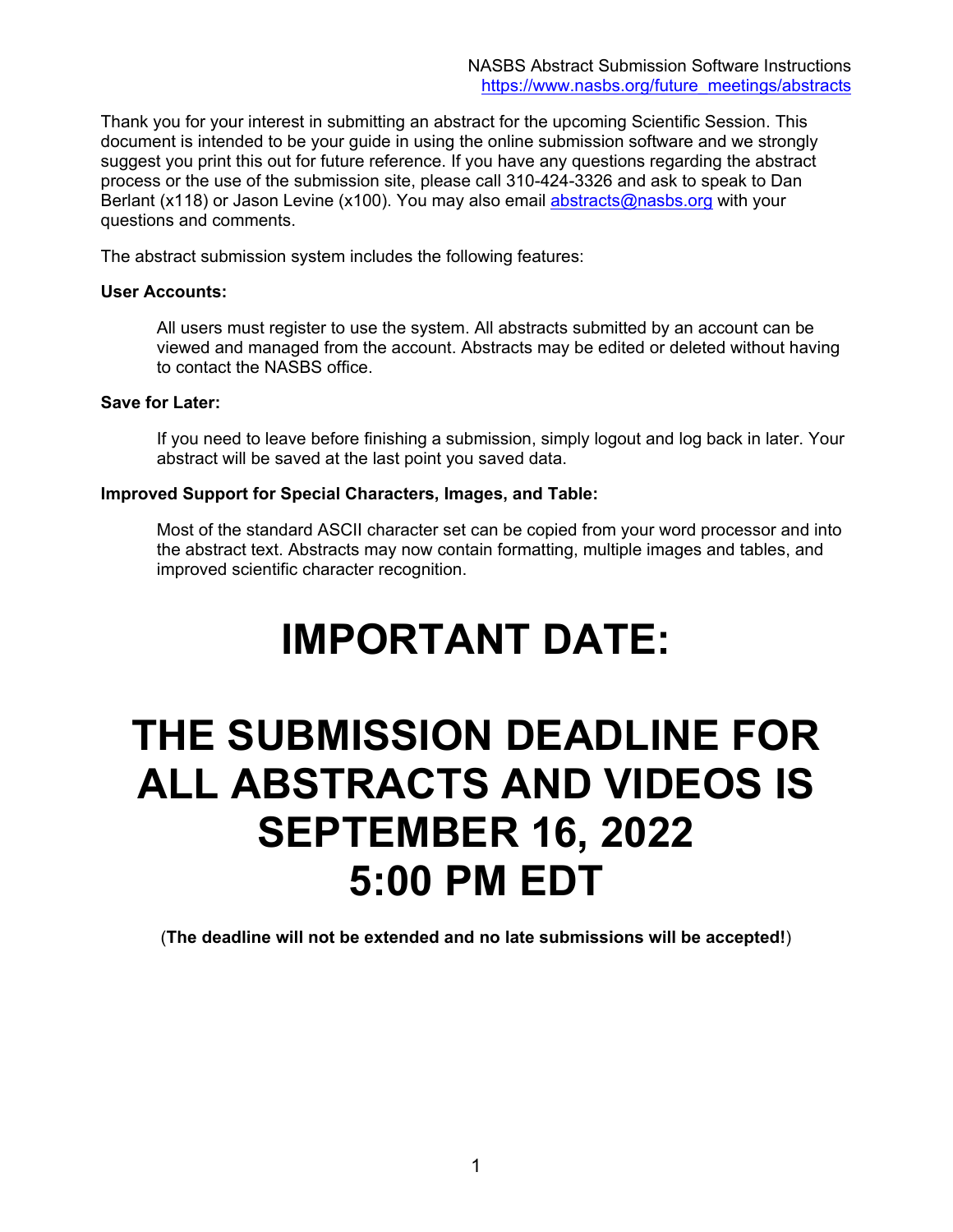## **Table of Contents:**

- 1. [Accessing the Abstract Submission Site](#page-2-0) a. [Technical Requirements](#page-2-1)
- 2. [Creating a New Account](#page-4-0)
- 3. [Logging In](#page-5-0) a. [Resetting a Forgotten Password](#page-5-1)
- 4. [The Main Menu First Login](#page-7-0)
	- a. [Changing the Automatically Generated Password](#page-8-0)
- 5. Submitting a New Abstract
	- a. [Step 1 Contact Information](#page-9-0)
	- b. [Step 2 Abstract Title, Authors and Institutions](#page-10-0)
	- c. [Step 3 Topic](#page-14-0)
	- d. Step 4 Type and Financial Disclosure
	- e. Step 5 Edit your Abstract Content
		- i. Text Only
		- ii. With Image
		- iii. With Data Table
		- iv. Include Video
		- v. Review and Accept Terms
	- f. Confirmation

### 6. Abstract Management

- a. [The Main Menu After Submission](#page-33-0)
- b. [Abstracts that Will Be Considered for Presentation](#page-34-0)
- c. [Editing an Abstract](#page-35-0)
- d. [Deleting an Abstract](#page-36-0)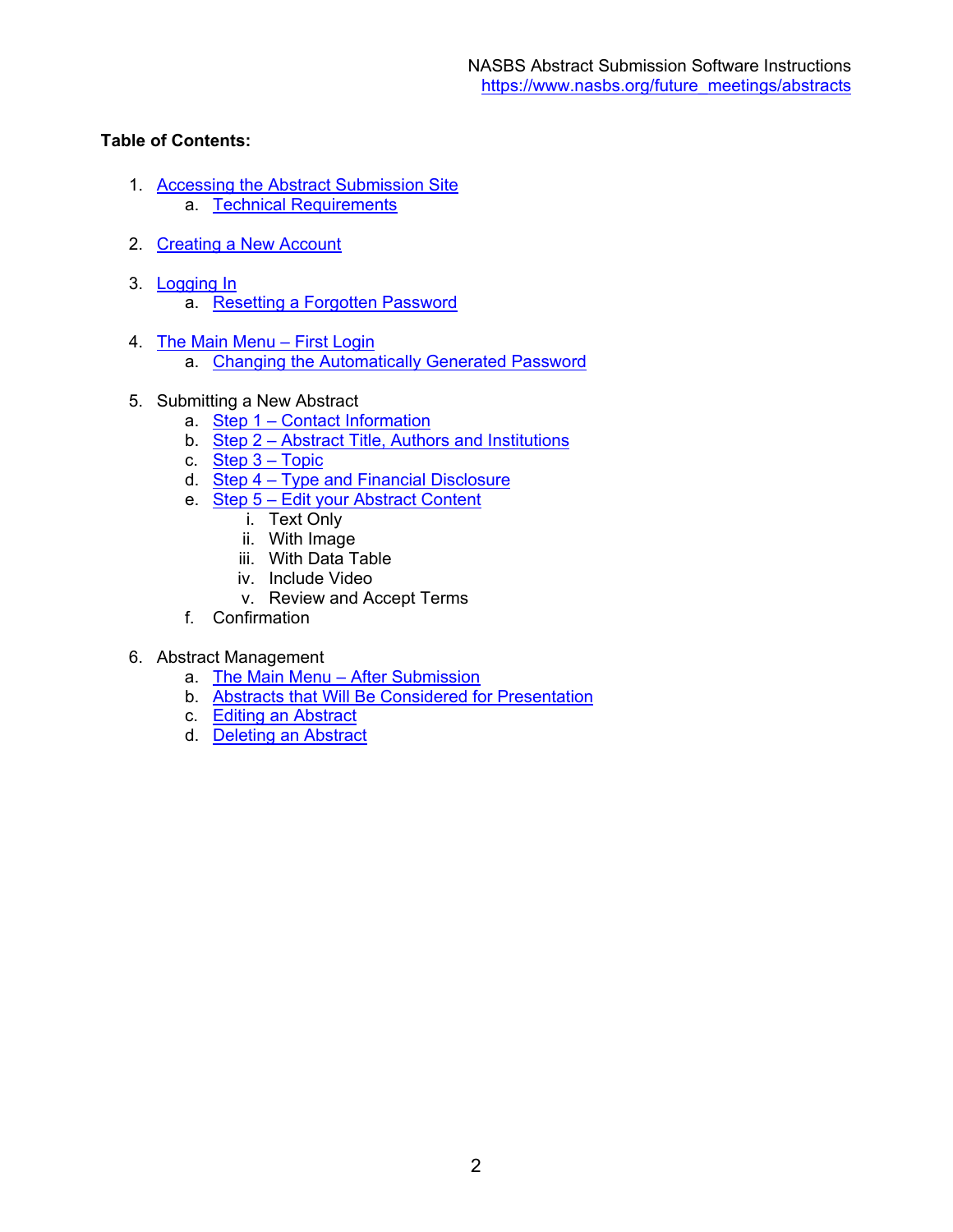# <span id="page-2-0"></span>**Part 1 – Accessing the Abstract Submission Site**

To access the abstract submission site, please go to the following page:

[https://www.nasbs.org/future\\_meetings/abstracts/](https://www.nasbs.org/future_meetings/abstracts/)

On that page, you will see a link to access the abstract submission site. Please follow that link after reading the instructions on the NASBS site.

After following the link you should see a page similar to the following:



<span id="page-2-1"></span>This is the entry page for the abstract software. **ALL submitters MUST create a new account to submit an abstract. Accounts created in the past submission run will no longer work. You must create a new account for 2022/2023 (you may use the previous username and password).** The link to create an account is found just below the login box.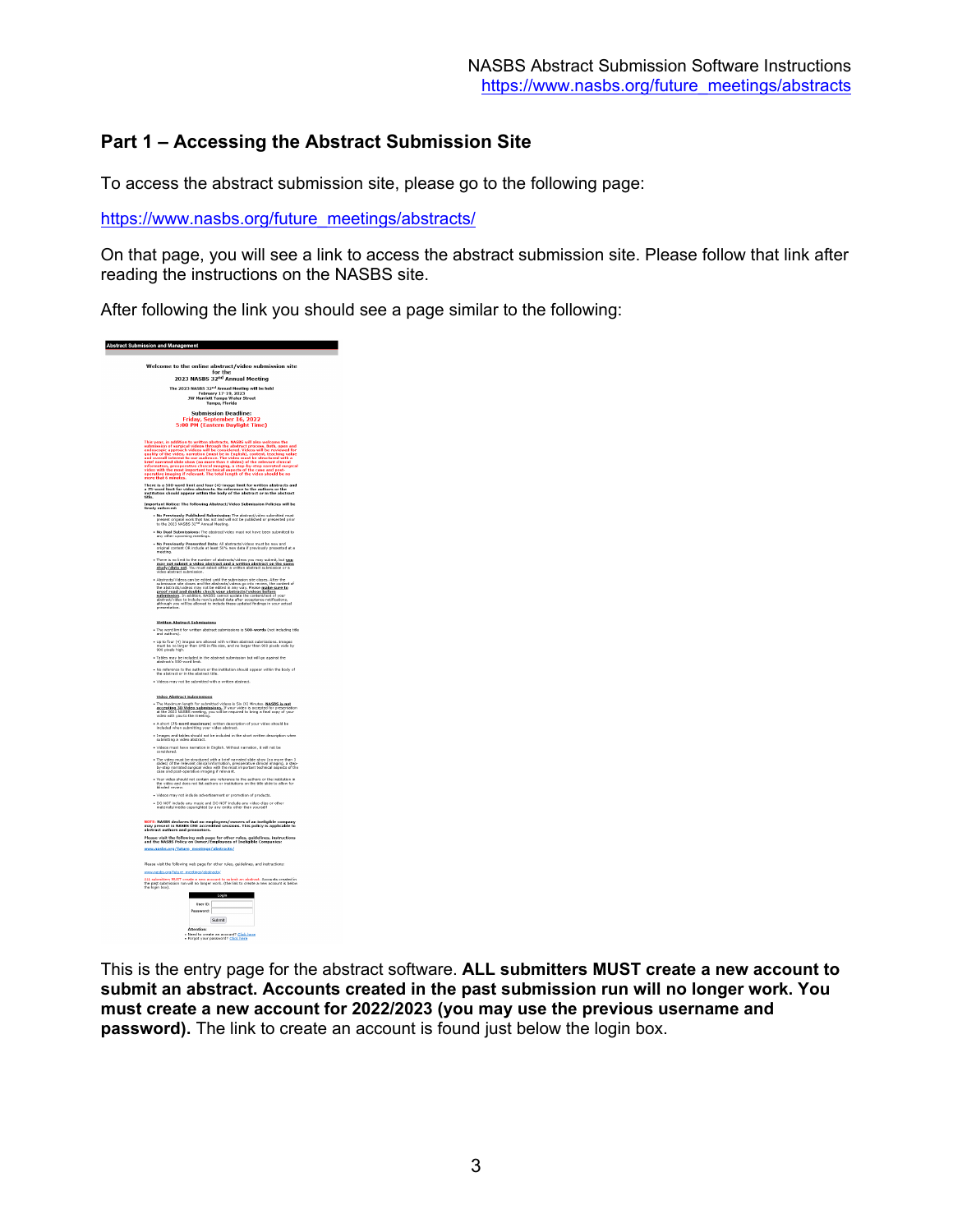### **Part 1a – Technical Requirements**

We have tested the software with multiple browsers and operating systems. Please use one of the following to access the abstract submission system.

#### **Browsers:**

#### **Windows:**

MS Internet Explorer 9 or newer Current versions of:

- Firefox
- Chrome

### **Macintosh:**

Current versions of:

- Safari
- Firefox
- Chrome

### **Mobile Devices:**

We do not currently support mobile browsers

### **Screen Resolution:**

We recommend setting your screen resolution to **AT LEAST** 800x600 pixels. Users with a screen resolution of 640x480 pixels will have a hard time navigating the site. What you see will vary depending on your computer and browser settings.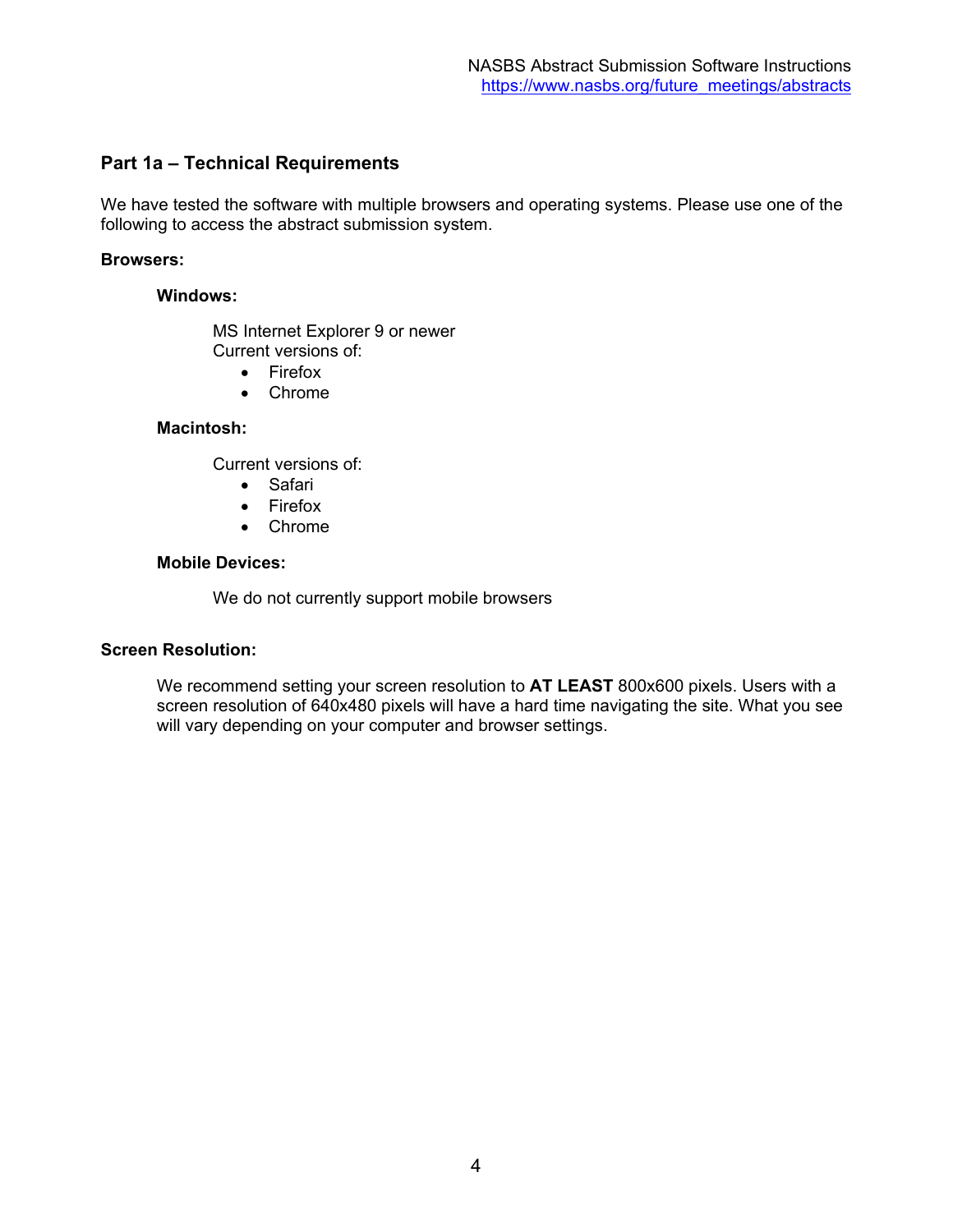# <span id="page-4-0"></span>**Part 2 – Creating a New Account**

You must create an account before you can submit abstracts for this meeting. Each user account can submit an unlimited number of abstracts. If your institution is planning on submitting multiple abstracts, it may be to your benefit to coordinate all submissions under one account for easier management. Once you have clicked on the link to create a new account (from [Part 1\)](#page-2-0), you will see the following screen:

| <b>Register User</b> |                    |  |
|----------------------|--------------------|--|
| <b>Contact Name</b>  |                    |  |
|                      | <b>Details</b>     |  |
| *First Name:         | MI:                |  |
| *Last Name:          |                    |  |
| *Title: BA           | • (highest degree) |  |
| *Email:              |                    |  |
| *Confirm Email:      |                    |  |
| *User ID:            |                    |  |
|                      | Save               |  |

Please fill out this form completely, as all fields (except Middle Initial) are required. This is the main Contact Name for the entire account. Individual abstracts can have a different contact name if desired.

You **MUST** enter a valid email address and you **MUST** be able to check that address for new messages to receive the password to log in. Additionally we recommend you whitelist @submitmyabstract.com email addresses in your spam filter to prevent the message from being blocked. Passwords are automatically generated and emailed to verify the email address. This step is necessary because we will be conducting communications almost entirely by email. After submitting the above form, you should receive the password by email within 5 minutes. If no email is received after 10 minutes, please contact the [NASBS Office](mailto:abstracts@nasbs.org?subject=Having%20login%20trouble%20with%20abstract%20system) for assistance.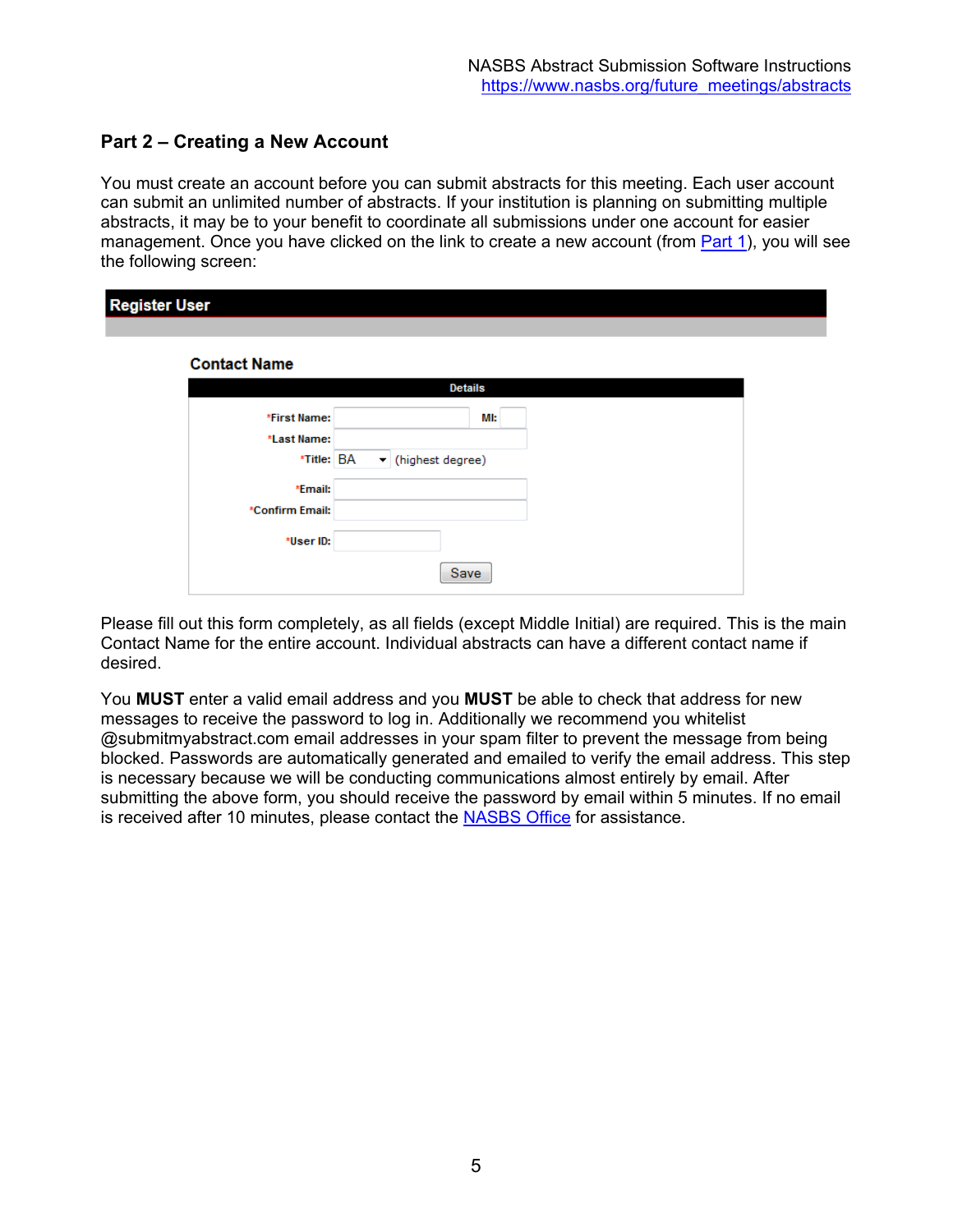# <span id="page-5-0"></span>**Part 3 – Logging In**

By now, you have created an account using the form from [Part 2](#page-4-0) and you have received your password by email to the address you provided. The randomly generated password will look something like this:

### **6TZIdrK3S2**

<span id="page-5-1"></span>Follow the link in the email to go back to the abstract site login screen and enter the User ID you created into the User ID box (see below). The passwords **ARE CASE SENSITIVE**, so you must enter capital and lowercase letters exactly as shown in the email. *We suggest that you copy and paste the password from the email into the login box.* Once you have entered your User ID and password, click the **Submit** button to log in.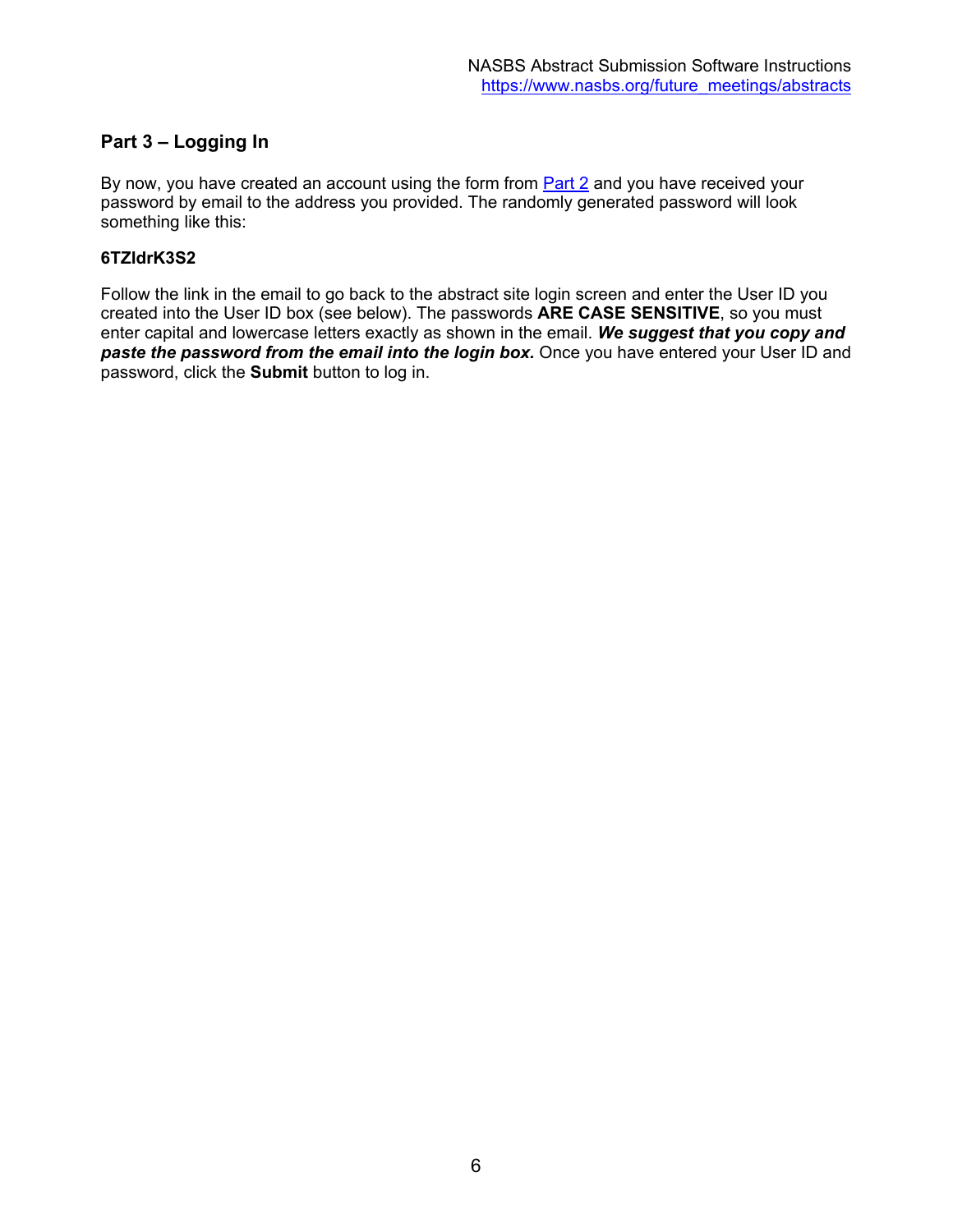# **Part3a – Resetting a Forgotten Password**

Upon clicking the "**Forgot your password? Click here**" link on the login screen, you will be taken to the password reset screen:

| <b>Abstract Submission and Management</b> |                             |  |
|-------------------------------------------|-----------------------------|--|
|                                           | <b>Lost Password</b>        |  |
|                                           | User ID: user id            |  |
|                                           | OR.<br>Email: email address |  |
|                                           | Submit                      |  |

Enter **EITHER** your user ID **OR** your email address above and click the **Submit** button. The password for that account will be reset to a new randomly generated value and emailed to the address provided when you created the account. If you do not receive the new password within 5 or 10 minutes, please contact the **NASBS office** for technical support.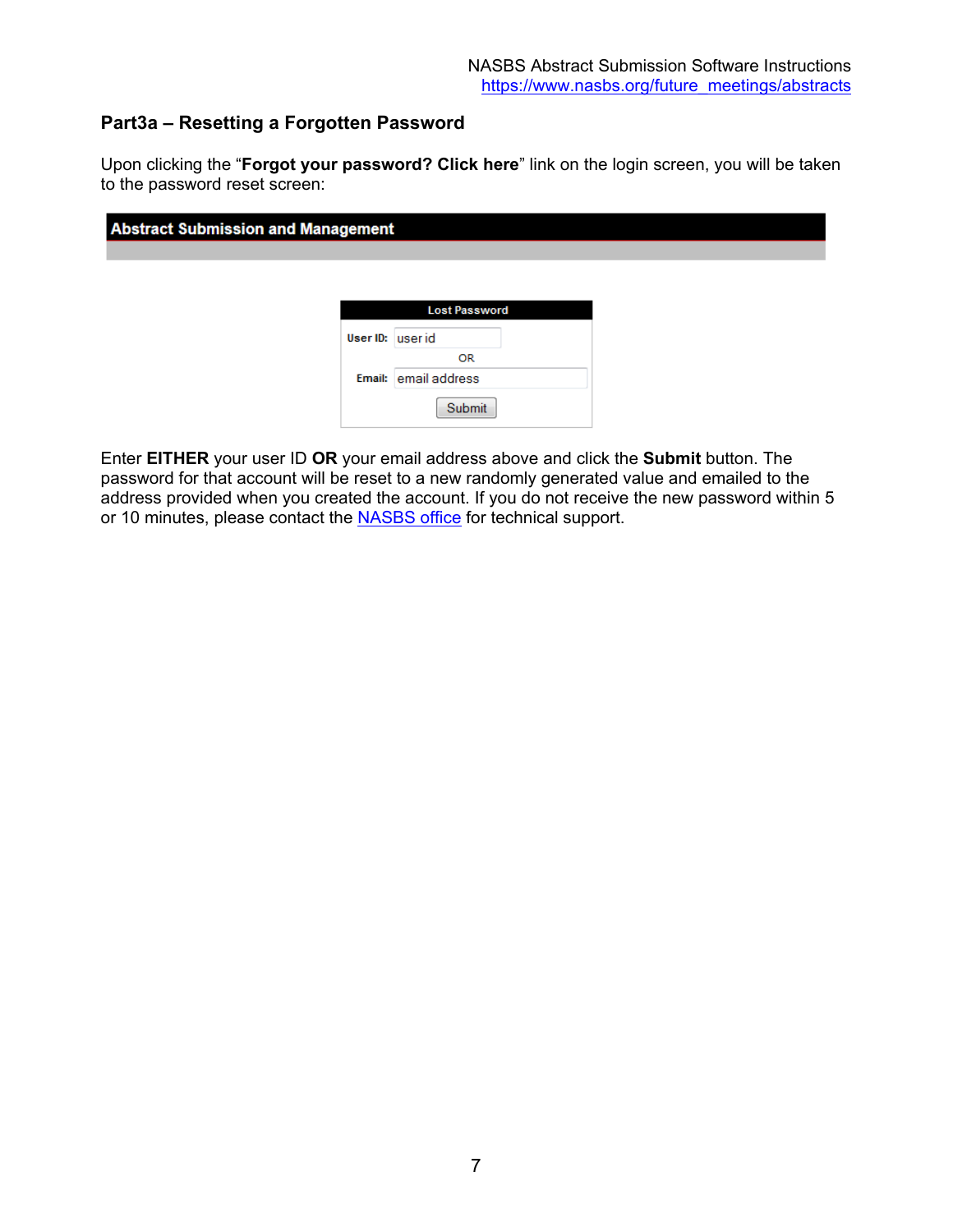### <span id="page-7-0"></span>**Part 4 – The Main Menu**

After a successful login, you will see the following screen:

**Abstract Submission and Management** » Main Menu | New Abstract User ID: testuser | loqout **Abstracts** Display: All  $\overline{\mathbf{v}}$ There are currently no abstract in your inbox. Please click on "New Abstract" in the menu bar to create a new abstract. Because this is your first time logged in, you have no abstracts in the system.

To begin submitting a new abstract, click the **"New Abstract"** link at the top of the page [\(go to Part](#page-9-0)  [5\)](#page-9-0).

| <b>Abstract Submission and Management</b>                                                                                  |                            |
|----------------------------------------------------------------------------------------------------------------------------|----------------------------|
| >> Main Menu   New Abstract                                                                                                | User ID: testuser   logout |
| <b>Abstracts</b>                                                                                                           | Display: All               |
| There are currently no abstract in your inbox. Please click on "New Abstract" in the menu bar to<br>create a new abstract. |                            |

To change the randomly generated password, **click on your user ID** at the top right of the screen [\(go to Part 4a\)](#page-8-0). П

| <b>Abstract Submission and Management</b> |                                                                   |
|-------------------------------------------|-------------------------------------------------------------------|
| >> Main Menu   New Abstract               | User ID: testuser   logout                                        |
| <b>Abstracts</b>                          | Display: All<br>국민 그 아니 나는 아침 그는 어디 들어 보니 바람 유민이 어디에 나가 나는 것이 없다. |

There are currently no abstract in your inbox. Please click on "New Abstract" in the menu bar to create a new abstract.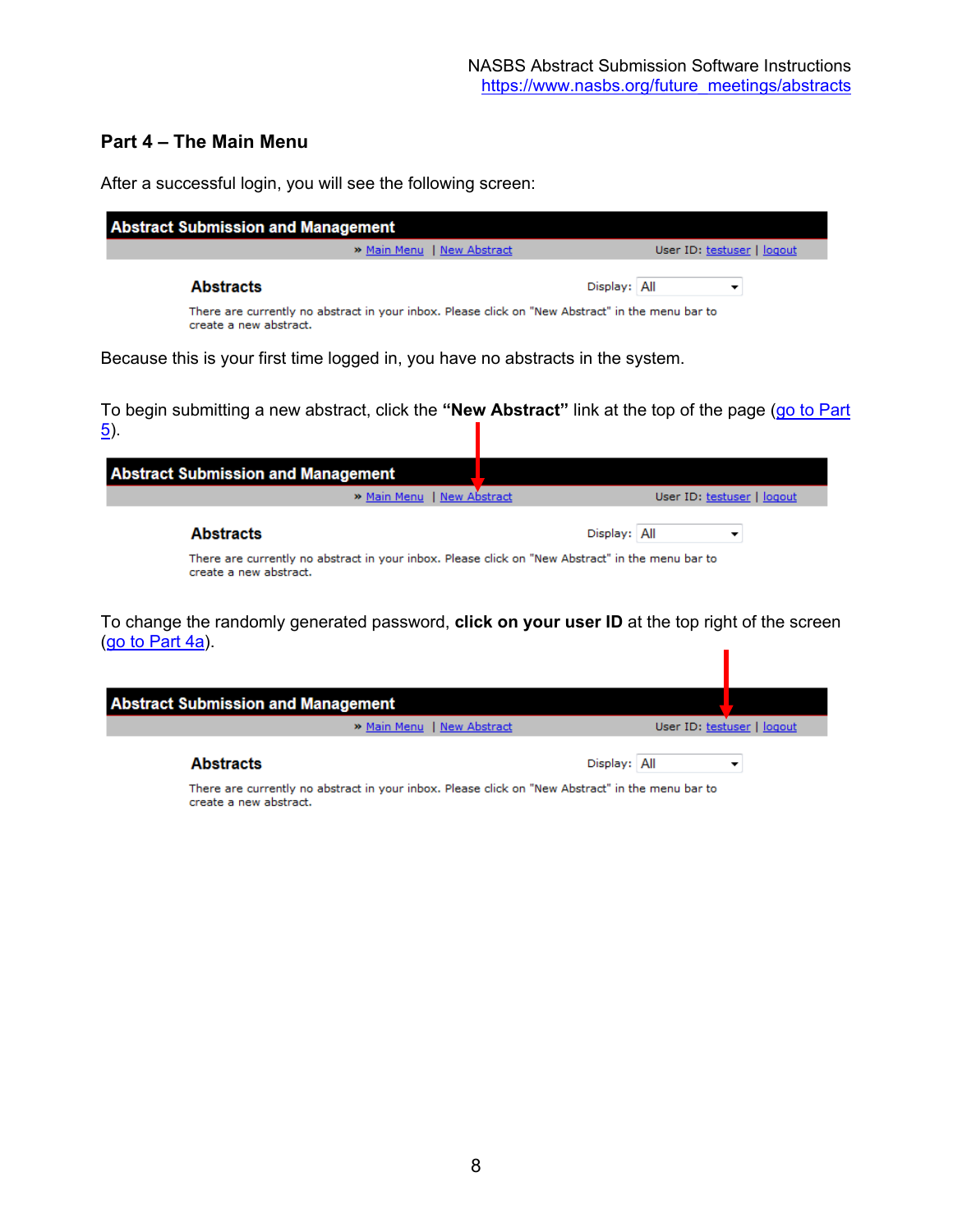# <span id="page-8-0"></span>**Part 4a – Changing the Password**

To change the randomly generated password to something easier to remember and type, click on your **User ID** at the top right of the main menu. You will see the following screen:

To change the password, first enter your email address in the "Confirm Email" text box and then simply enter the new password in the Password and Confirm fields and click the **Save** button. You will see a message at the top of the screen if the information was saved successfully. At that point, you can **Logout**, return to the **Main Menu** or begin a **New Abstract**.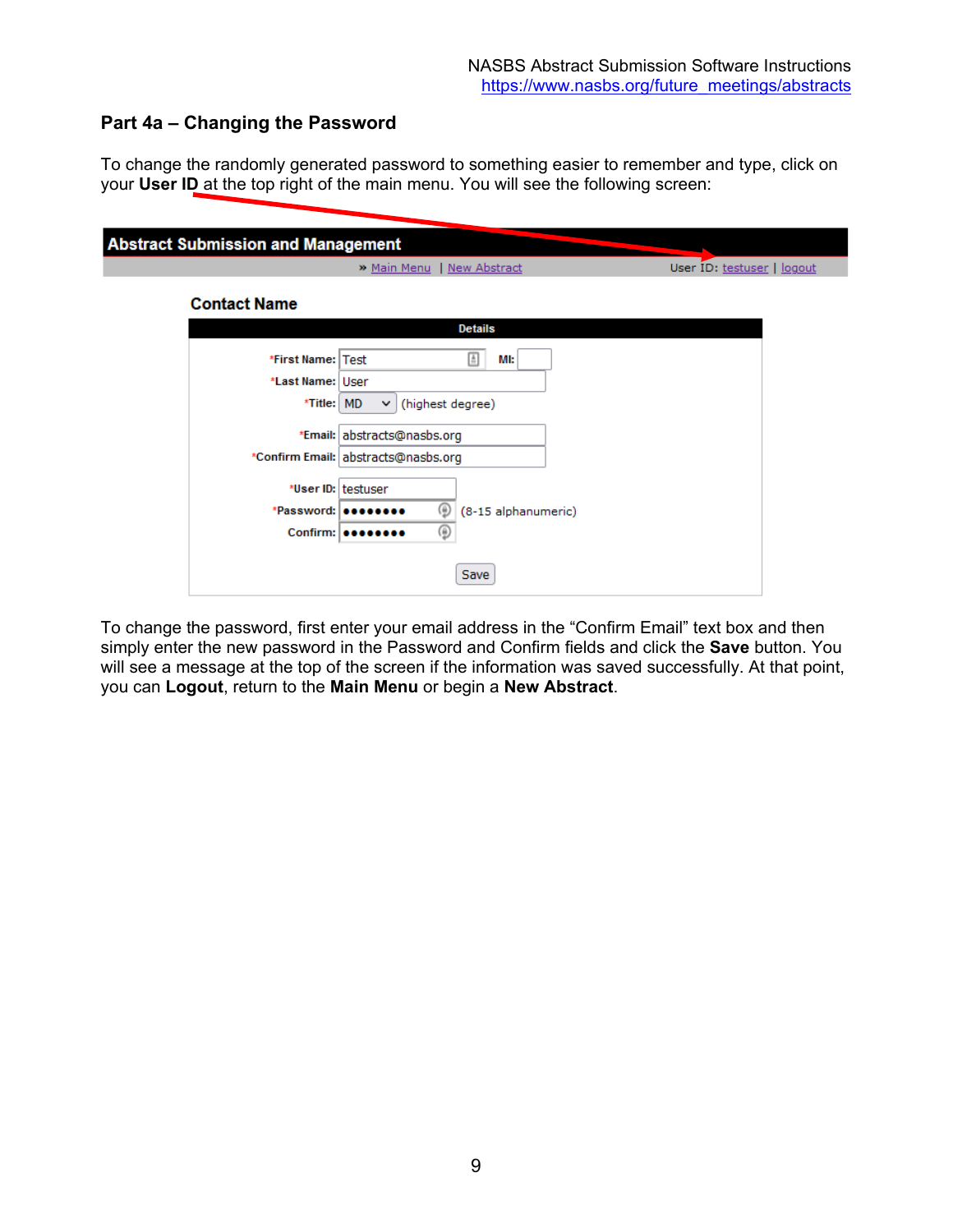# <span id="page-9-0"></span>**Part 5 – Submitting a New Abstract || Step 1 – Contact Information**

When you click on the **New Abstract** button at the top of the Main Menu, you are taken to the following screen:

|                   | » Main Menu   New Abstract                                                                                                                      | User ID: testuser   logout |
|-------------------|-------------------------------------------------------------------------------------------------------------------------------------------------|----------------------------|
|                   | <b>Abstract Submission: Corresponding Author</b>                                                                                                |                            |
| *First Name: Test | Ŧ<br>MI:                                                                                                                                        |                            |
| *Last Name: User  |                                                                                                                                                 |                            |
| *Degree:          | (Please select highest degree. This is not used in publication,<br><b>MD</b><br>$\checkmark$<br>simply for correspondence regarding submission) |                            |
| *Address:         |                                                                                                                                                 |                            |
|                   |                                                                                                                                                 |                            |
|                   |                                                                                                                                                 |                            |
|                   |                                                                                                                                                 |                            |
| *City:<br>*State: | -- select -<br>$\checkmark$                                                                                                                     |                            |
| *Postal Code:     |                                                                                                                                                 |                            |
| *Country:         | <b>United States</b><br>$\checkmark$                                                                                                            |                            |
| *Phone:           |                                                                                                                                                 |                            |
| *Cell Phone:      |                                                                                                                                                 |                            |
|                   | *Email: abstracts@nasbs.org                                                                                                                     |                            |
|                   |                                                                                                                                                 |                            |

All fields marked with the **red asterisk (\*)** are required and may not be left blank. The system assumes that the Contact Name of the account will also be the contact for the abstract, but you may change this if you wish.

Please enter a valid postal address as well as a valid phone number and email address. Entering a fax number is optional but highly recommended.

Click the **Next** button at the bottom of the page to continue, or click the **Cancel** button to discard this abstract and return to the Main Menu.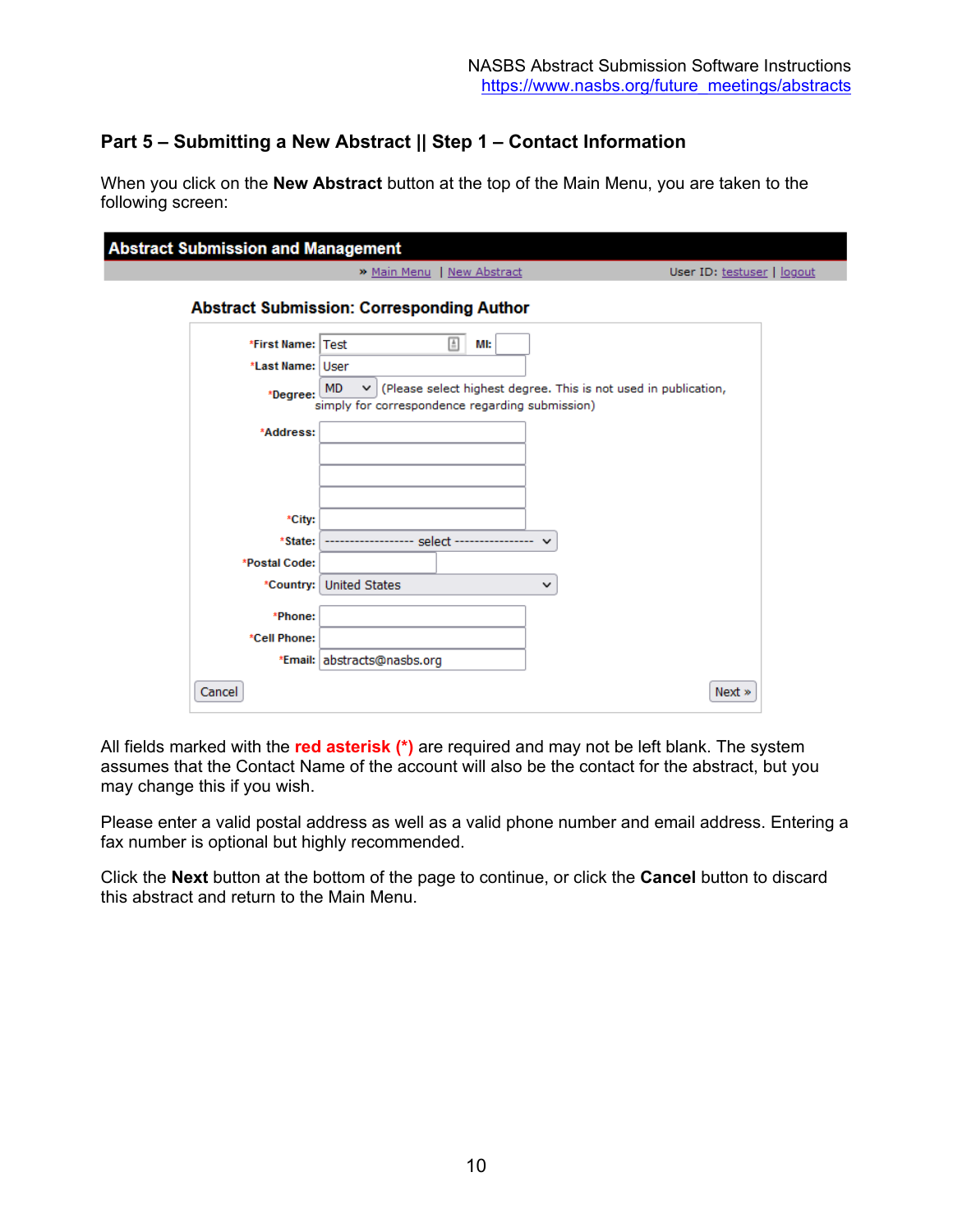# <span id="page-10-0"></span>**Part 5 – Submitting a New Abstract || Step 2 – Title, Authors & Institutions**

|                                                                                      | » Main Menu   New Abstract                                                                                                                                                                                                                                                                                                                                                                                                                                                                                                                                                                                                                                                                                                                                                                                                                                                                                                                                                                                                                                         | User ID: testuser   logout                                                                                  |
|--------------------------------------------------------------------------------------|--------------------------------------------------------------------------------------------------------------------------------------------------------------------------------------------------------------------------------------------------------------------------------------------------------------------------------------------------------------------------------------------------------------------------------------------------------------------------------------------------------------------------------------------------------------------------------------------------------------------------------------------------------------------------------------------------------------------------------------------------------------------------------------------------------------------------------------------------------------------------------------------------------------------------------------------------------------------------------------------------------------------------------------------------------------------|-------------------------------------------------------------------------------------------------------------|
|                                                                                      | <b>Abstract Submission: Titles, Authors &amp; Institutions</b>                                                                                                                                                                                                                                                                                                                                                                                                                                                                                                                                                                                                                                                                                                                                                                                                                                                                                                                                                                                                     |                                                                                                             |
| *Abstract Title:                                                                     |                                                                                                                                                                                                                                                                                                                                                                                                                                                                                                                                                                                                                                                                                                                                                                                                                                                                                                                                                                                                                                                                    |                                                                                                             |
| *Author(s):                                                                          |                                                                                                                                                                                                                                                                                                                                                                                                                                                                                                                                                                                                                                                                                                                                                                                                                                                                                                                                                                                                                                                                    |                                                                                                             |
| $<<$ Back                                                                            | <b>Add Author</b>                                                                                                                                                                                                                                                                                                                                                                                                                                                                                                                                                                                                                                                                                                                                                                                                                                                                                                                                                                                                                                                  | Save & Continue >>                                                                                          |
|                                                                                      | In accordance with ACCME regulations, the accredited provider for this activity must ensure that<br>anyone who is in a position to control the content of the education activity has disclosed to us ALL<br>financial relationships with any ineligible company (formerly "commercial interest" - see below for<br>definitions). Should it be determined that a conflict of interest exists as a result of a financial<br>relationship you may have, you will be contacted and methods to mitigate the conflict will be discussed<br>with you. In addition, all affirmative disclosures must be revealed by a slide at the beginning of the<br>presentation or note that you have nothing to disclose. Failure or refusal to disclose or the inability to<br>resolve the identified conflict will result in the withdrawal of the invitation to participate.<br>Ineligible companies (formerly commercial interests) are those whose primary business is producing,<br>marketing, selling, re-selling, or distributing healthcare products used by or on patients. |                                                                                                             |
| Examples of such organizations include:                                              |                                                                                                                                                                                                                                                                                                                                                                                                                                                                                                                                                                                                                                                                                                                                                                                                                                                                                                                                                                                                                                                                    |                                                                                                             |
| - Device manufacturers or distributors<br>- Pharmaceutical companies or distributors | - Bio-medical startups that have begun a governmental regulatory approval process<br>- Growers, distributors, manufacturers or sellers of medical foods and dietary supplements<br>- Manufacturers of health-related wearable products                                                                                                                                                                                                                                                                                                                                                                                                                                                                                                                                                                                                                                                                                                                                                                                                                             |                                                                                                             |
| accredited-ce/eligibility)                                                           | The ACCME does not consider providers of clinical service directly to patients to be ineligible<br>companies. (https://www.accme.org/accreditation-rules/standards-for-integrity-independence-                                                                                                                                                                                                                                                                                                                                                                                                                                                                                                                                                                                                                                                                                                                                                                                                                                                                     |                                                                                                             |
|                                                                                      |                                                                                                                                                                                                                                                                                                                                                                                                                                                                                                                                                                                                                                                                                                                                                                                                                                                                                                                                                                                                                                                                    | Length of Financial Relationships: The ACCME requires disclosure of financial relationships with ineligible |
| relationships.                                                                       | companies in the 24-month period preceding the time that the individual is being asked to assume a<br>role controlling content of the CME activity. You do not need to disclose your spouse/partner's                                                                                                                                                                                                                                                                                                                                                                                                                                                                                                                                                                                                                                                                                                                                                                                                                                                              |                                                                                                             |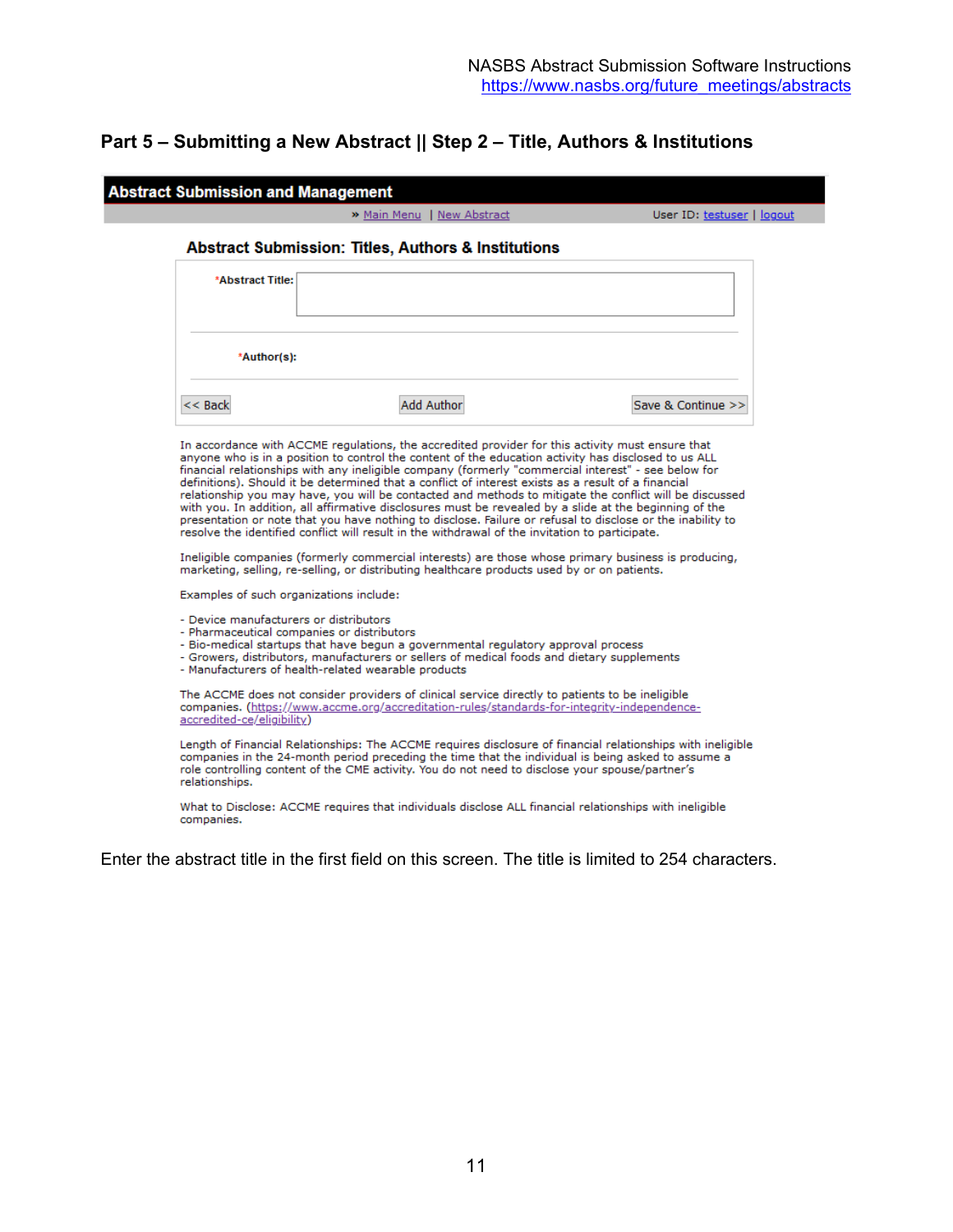| <b>Abstract Submission and Management</b>                                                               |                                                                                                                                                                                                                                                                                                |                            |
|---------------------------------------------------------------------------------------------------------|------------------------------------------------------------------------------------------------------------------------------------------------------------------------------------------------------------------------------------------------------------------------------------------------|----------------------------|
|                                                                                                         | > Main Menu   New Abstract                                                                                                                                                                                                                                                                     | User ID: testuser   logout |
|                                                                                                         | <b>Abstract Submission: Titles, Authors &amp; Institutions</b>                                                                                                                                                                                                                                 |                            |
| *Abstract Title:                                                                                        |                                                                                                                                                                                                                                                                                                |                            |
| <b>Add Author</b>                                                                                       |                                                                                                                                                                                                                                                                                                | ×                          |
|                                                                                                         | <b>Abstract Submission: Add Author</b>                                                                                                                                                                                                                                                         |                            |
| *First Name or Initial:<br>*Last Name:<br>$Title(s)$ :<br><b>Cell Phone:</b><br>Email:<br>*Institution: | 固<br>MI:<br>(separate multiples with a space, i.e. PhD RN)<br>*Training Status: $\bigcirc$ Student $\bigcirc$ Resident $\bigcirc$ Fellow $\bigcirc$ N/A<br>*Has this author had within the last 24 months a financial relationship with an ineligible company?<br>$\bigcirc$ Yes $\bigcirc$ No |                            |
| Cancel                                                                                                  |                                                                                                                                                                                                                                                                                                | Submit                     |

Click **Add Author** to begin adding the First (Primary) Author.

Enter in the author's Name, Title, Cell Phone, Email, Institution and Training Status. Then checkoff if there is a financial relationship to disclose for the author.

*NASBS, adhering to the policies of the ACCME, must insure balance, independence, objectivity, and scientific rigor in all its educational activities. The ACCME states "the owners and employees of ineligible companies are considered to have unresolvable financial relationships and must be*  excluded from participating as planners or faculty, and must not be allowed to influence or control *any aspect of the planning, delivery, or evaluation of accredited continuing education, except in the limited circumstances outlined in [Standard 3.2.](https://www.accme.org/accreditation-rules/standards-for-integrity-independence-accredited-ce/standard-3-identify-mitigate-and-disclose-relevant-financial-relationships)" Therefore, the NASBS Conflict of Interest Committee (CIC) declares that no employees/owners of an ineligible company may present in NASBS CME accredited sessions. This policy is applicable to abstract authors and presenters.* 

*Click [here](https://www.accme.org/accreditation-rules/standards-for-integrity-independence-accredited-ce/eligibility) to view the ACCME's definition of ineligible company, owner and employee.*

*Please contact: [carrie@nasbs.org](mailto:carrie@nasbs.org?cc=paula@nasbs.org&subject=NASBS%20Policy%20on%20Owner%2FEmployee%20of%20Ineligible%20Companies) or* [paula@nasbs.org](mailto:paula@nasbs.org?cc=carrie@nasbs.org&subject=NASBS%20Policy%20on%20Owner%2FEmployee%20of%20Ineligible%20Companies) *with any questions regarding NASBS Policy on Owner/Employee of Ineligible Companies.*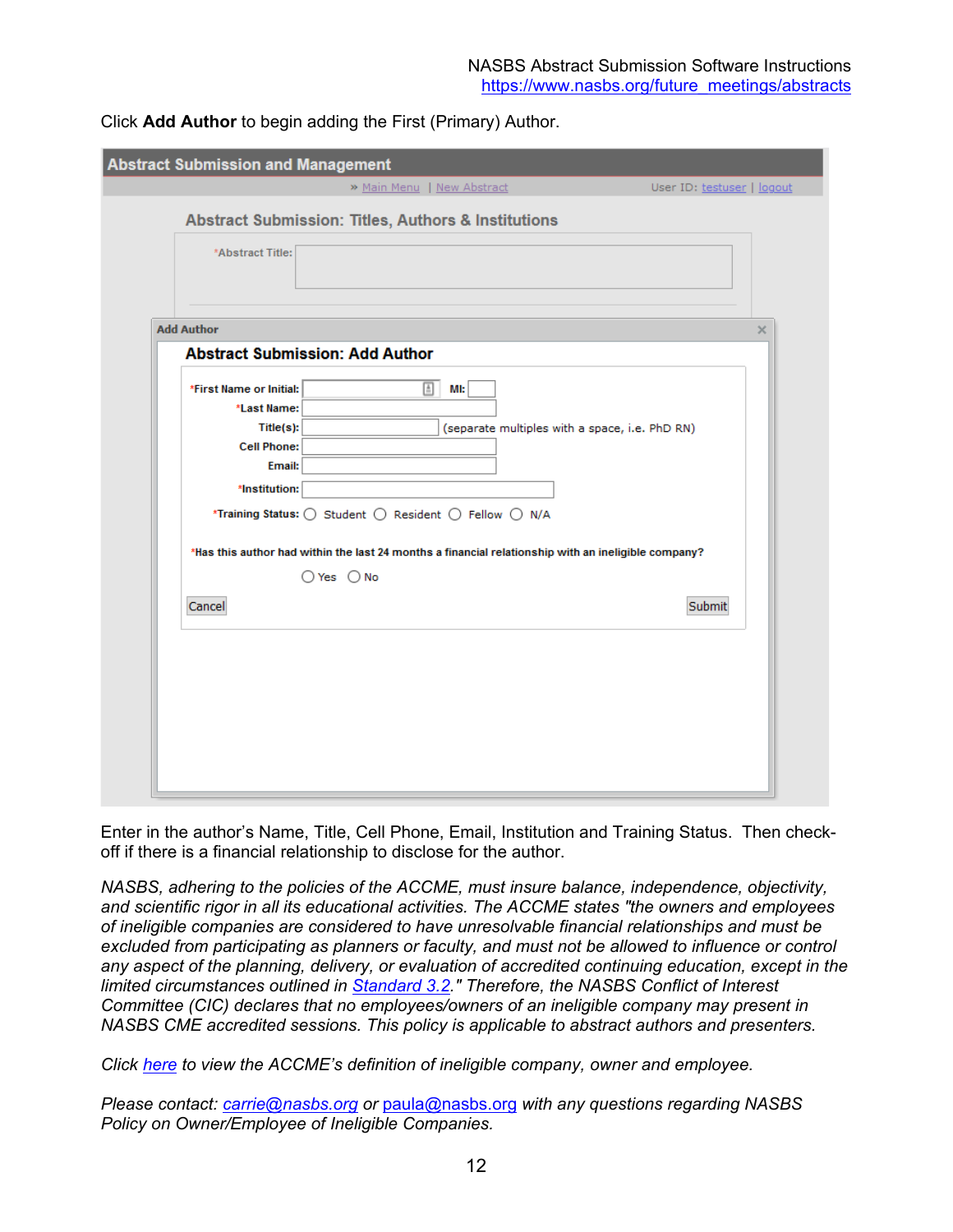**It is at this point where you must disclose any and all relevant financial relationships with Ineligible Companies.** If there is nothing to disclose, select **No**; you be taken back to the previous page where you may add more authors. If there is anything to disclose, select **Yes;** you will be taken to another page to enter your disclosure(s) and conflict of interest management strategy.

| <b>Abstract Submission and Management</b>                                                                                                                                                                                                                                                                                                              |                            |
|--------------------------------------------------------------------------------------------------------------------------------------------------------------------------------------------------------------------------------------------------------------------------------------------------------------------------------------------------------|----------------------------|
| » Main Menu   New Abstract                                                                                                                                                                                                                                                                                                                             | User ID: testuser   logout |
| <b>Abstract Submission: Titles, Authors &amp; Institutions</b>                                                                                                                                                                                                                                                                                         |                            |
| *Abstract Title:                                                                                                                                                                                                                                                                                                                                       |                            |
| <b>Add Author</b>                                                                                                                                                                                                                                                                                                                                      | $\times$                   |
| <b>Disclosure: Test User</b>                                                                                                                                                                                                                                                                                                                           |                            |
| Please provide information regarding compensation the author received:<br>*Company:<br>*What was received: Select compensation<br>*What was the role: Select role<br>$\checkmark$<br>$\odot$ Yes, it is still active<br>*Is this relationship still currently active:<br>$\overline{\bigcirc}$ No, it concluded within the last 24 months<br>$<<$ Back | $\checkmark$<br>Submit     |

Enter author's financial disclosure.

You will be taken to another page to add more disclosures OR finalize the disclosure entry.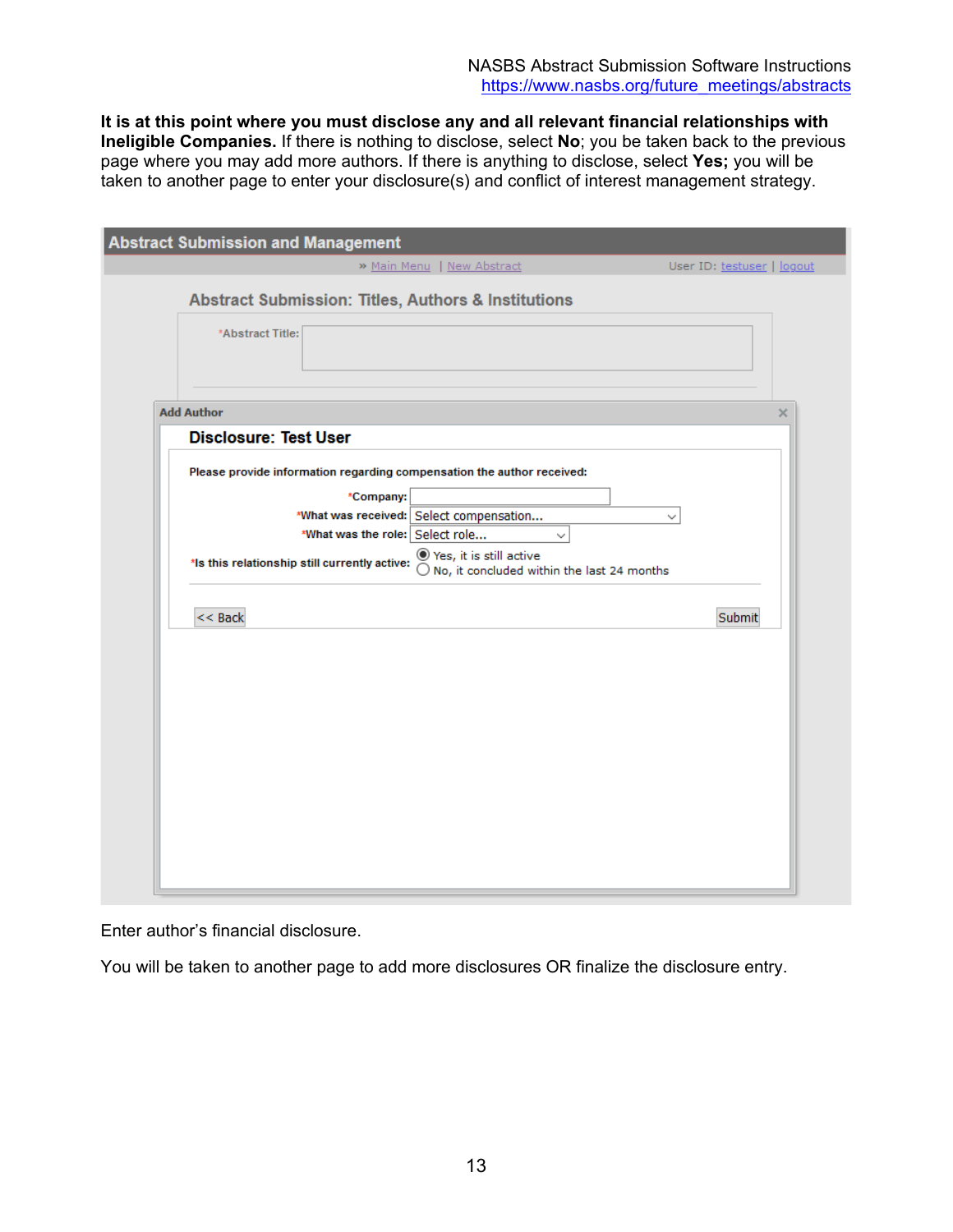NASBS Abstract Submission Software Instructions [https://www.nasbs.org/future\\_meetings/abstracts](https://www.nasbs.org/future_meetings/abstracts)

| Abstract Submission and Management                                                                                                                                                         |  |
|--------------------------------------------------------------------------------------------------------------------------------------------------------------------------------------------|--|
| » Main Menu   New Abstract<br>User ID: testuser   logout                                                                                                                                   |  |
| <b>Abstract Submission: Titles, Authors &amp; Institutions</b>                                                                                                                             |  |
| *Abstract Title:                                                                                                                                                                           |  |
| <b>Add Author</b><br>×                                                                                                                                                                     |  |
| <b>Disclosure: Test User: Submitted</b>                                                                                                                                                    |  |
| Would you like to submit another statement of financial disclosure for this author for a different company?<br>Click YES to proceed to the disclosure form. Click NO to close this window. |  |
| <b>YES</b><br>NO.                                                                                                                                                                          |  |
|                                                                                                                                                                                            |  |
|                                                                                                                                                                                            |  |
|                                                                                                                                                                                            |  |
|                                                                                                                                                                                            |  |
|                                                                                                                                                                                            |  |
|                                                                                                                                                                                            |  |
|                                                                                                                                                                                            |  |
|                                                                                                                                                                                            |  |
|                                                                                                                                                                                            |  |
|                                                                                                                                                                                            |  |
|                                                                                                                                                                                            |  |
|                                                                                                                                                                                            |  |

If you select **Yes**, you will be directed to another disclosure screen similar to that pictured above. If you select **No**, you may move on to add the next author.

Enter the rest of the Authors in the same manner; making sure the disclosure information is accurate and up to date. You may add any number of authors in any order you wish once you have completed adding the First (Primary) Author.

Click **Save & Continue** to move on to the next step or **Back** to edit the contact information. From this point forward, if you leave the site, your abstract will be saved.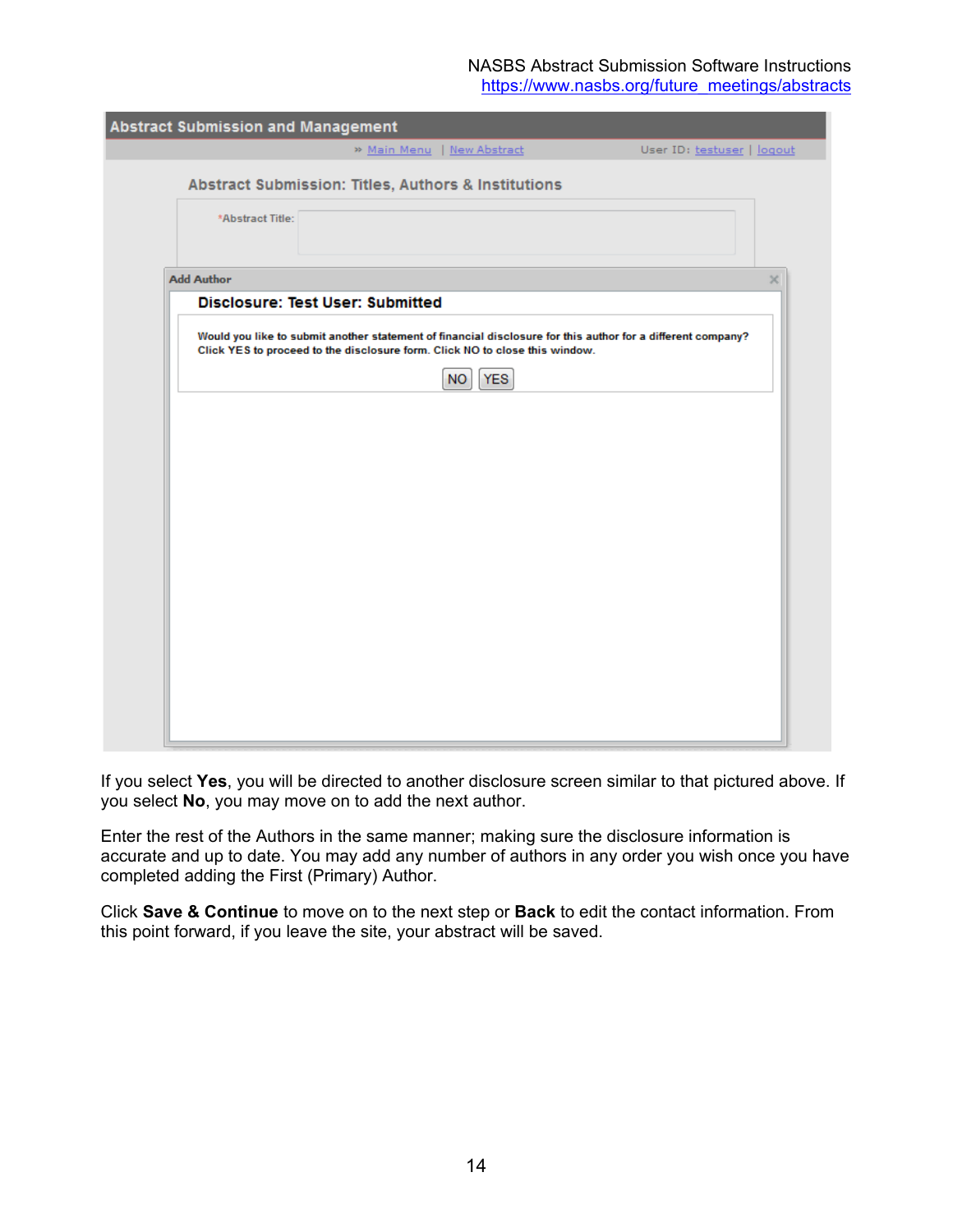# <span id="page-14-0"></span>**Part 5 – Submitting a New Abstract || Step 3 – Topic**

|        | <b>Abstract Submission and Management</b>                                                                                                                                                                                                                                                                                                                                                                                        |                            |
|--------|----------------------------------------------------------------------------------------------------------------------------------------------------------------------------------------------------------------------------------------------------------------------------------------------------------------------------------------------------------------------------------------------------------------------------------|----------------------------|
|        | > Main Menu   New Abstract                                                                                                                                                                                                                                                                                                                                                                                                       | User ID: testuser   logout |
|        | <b>Abstract Submission: Type and Topic</b>                                                                                                                                                                                                                                                                                                                                                                                       |                            |
|        | *Type: O Paper Abstract<br>Video Abstract (I will upload a video or provide a link to a video)                                                                                                                                                                                                                                                                                                                                   |                            |
|        | *Topic: (Please choose the topic below that most closely matches the topic of your abstract)<br>select                                                                                                                                                                                                                                                                                                                           | v                          |
|        | *Member: (Please indicate membership for Test User)<br>select                                                                                                                                                                                                                                                                                                                                                                    | $\checkmark$               |
|        | The presenter is marked as a Resident. What is their anticipated completion date?<br>ত-                                                                                                                                                                                                                                                                                                                                          |                            |
|        | Student/Resident/Fellow indicates that the person is currently enrolled in medical school or in a qualified residency or<br>fellowship program. To be considered for any special awards, you must fill out the anticipated completion date, and proof of<br>enrollment must be sent to the NASBS office by email. Indicate the name of the medical student/resident/fellow and the<br>title(s) of the abstracts being submitted. |                            |
|        | Is this abstract the result of research completed under a NASBS Research Grant?<br>$\bigcap$ Yes, enter the year of the grant: $\big $ -- select--- $\vee$<br>O No                                                                                                                                                                                                                                                               |                            |
| « Back |                                                                                                                                                                                                                                                                                                                                                                                                                                  | $Next$ $\ast$              |

Select whether this is a Written Abstract of Video Abstract being submitted.

Use the Topic pull-down menu to select the topic that most closely matches the topic of this abstract.

Use the Member pull-down menu to select if the Presenter is a member of NASBS

If the presenter is a Student/Resident/Fellow, provide the anticipated date of completion of training.

Finally, indicate if this abstract is the result of research completed under a NASBS research grant.

Click **Back** to go back and edit Authors and Institutions or **Next** to continue.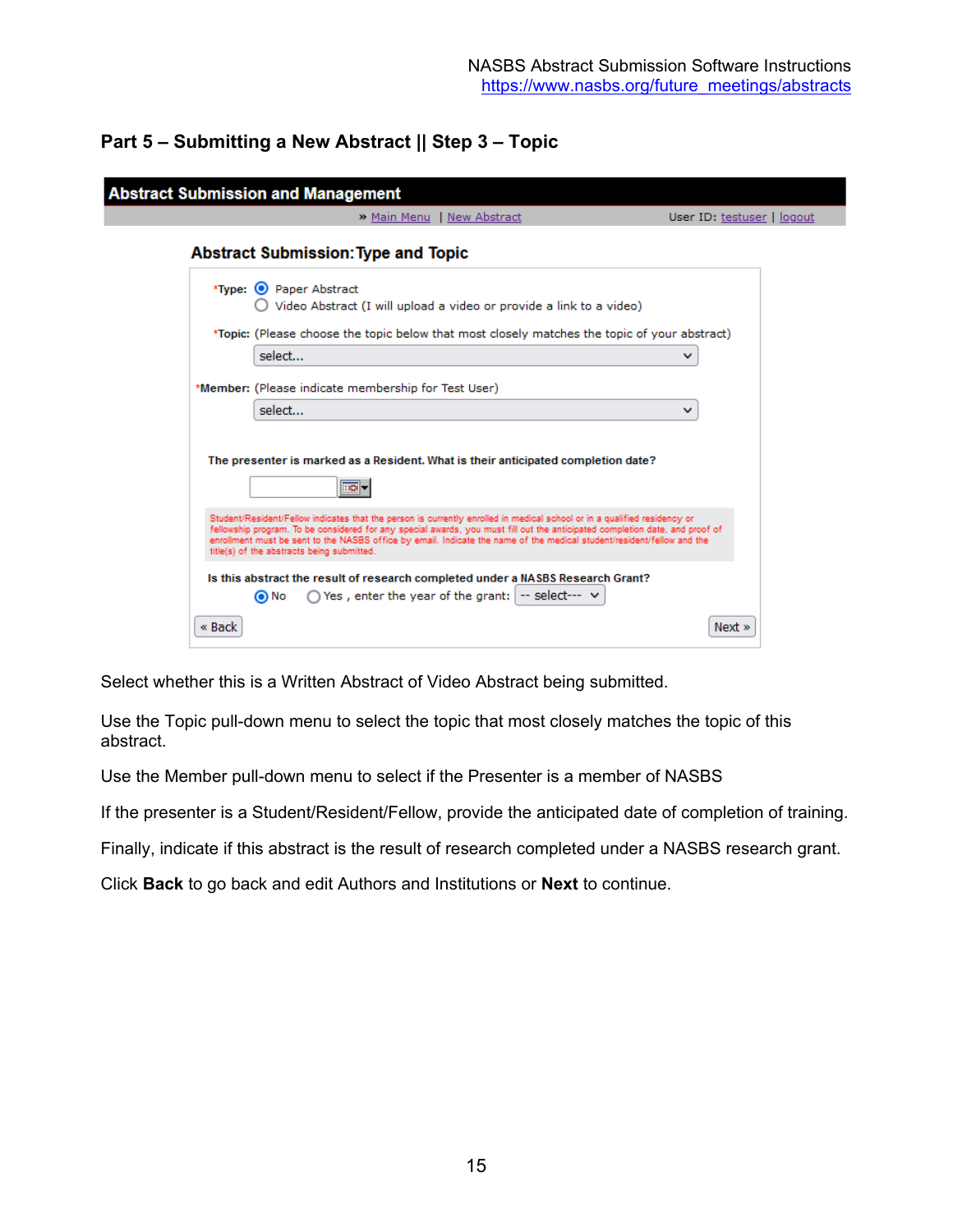# **Part 5 – Submitting a New Abstract || Step 4 – Type and Financial Disclosure**

|                                                                       | > Main Menu   New Abstract                         | User ID: testuser   logout |
|-----------------------------------------------------------------------|----------------------------------------------------|----------------------------|
|                                                                       | <b>Abstract Submission: Additional Information</b> |                            |
| I would like my<br>abstract<br>considered for the<br>following award: |                                                    | $\checkmark$               |
| « Back                                                                |                                                    | Next »                     |

Answer if you would like your abstract to be considered for an award.

Click **Next** to add and edit the body of your Abstract Summary.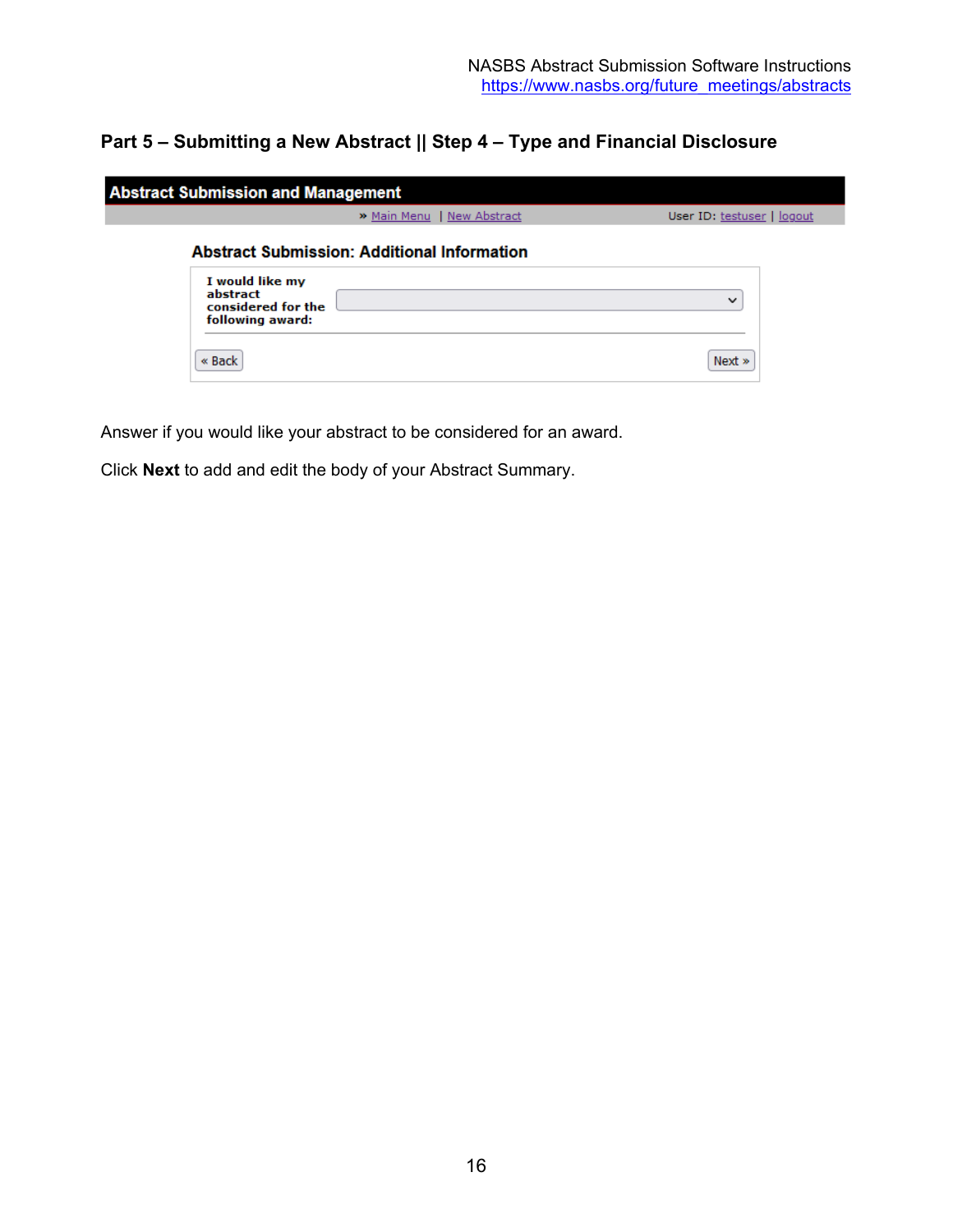# **Part 5 – Submitting a New Abstract || Step 5 – Edit your Abstract Content**

Once you have entered the basic information for your abstract, the abstract editor will now appear on screen. You will now be able to edit your abstract.

| <b>Abstract Submission and Management</b> |        |                        |                                                                   |                                                                          |  |                                |        |                            |
|-------------------------------------------|--------|------------------------|-------------------------------------------------------------------|--------------------------------------------------------------------------|--|--------------------------------|--------|----------------------------|
|                                           |        |                        |                                                                   | » Main Menu   New Abstract                                               |  |                                |        | User ID: testuser   logout |
|                                           |        | <b>Editor Tool Bar</b> | <b>Abstract Submission: Body</b><br>Please enter up to 500 words. | <b>B</b> $I \cup E$ <b>E E</b> $\mathbf{E} \times \mathbf{x}_2$ <b>E</b> |  | A maximum of 4 images allowed. |        |                            |
|                                           | « Back |                        |                                                                   |                                                                          |  |                                | Next » |                            |

### **Entering Text**

- 1. You may enter abstract text simply by typing it in the abstract box.
- 2. Alternatively, you may use the editor's copy & paste function
	- a. You may copy & paste from **MS Word** or paste as **Plain Text** by choosing the appropriate icon in the editor tool bar.

**Please Note:** Written abstracts submitted must adhere to a **500-word limitation**. This restriction will be strictly enforced via the online submission system. Video submissions must adhere to a **75 word limitation**.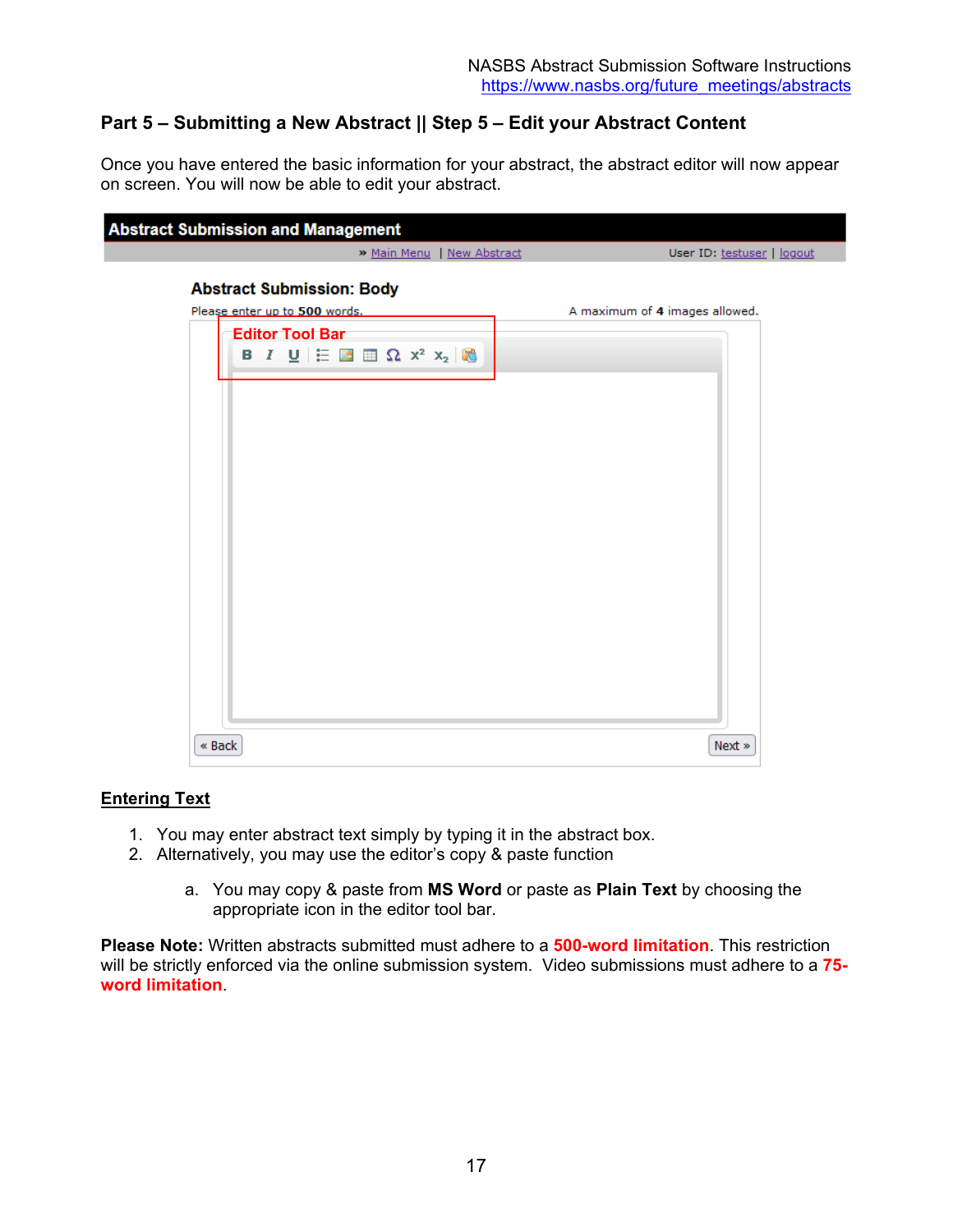### **Inserting an Image**

1. Select the **Image icon** from the editor tool bar



2. The Image Properties box will now appear on screen.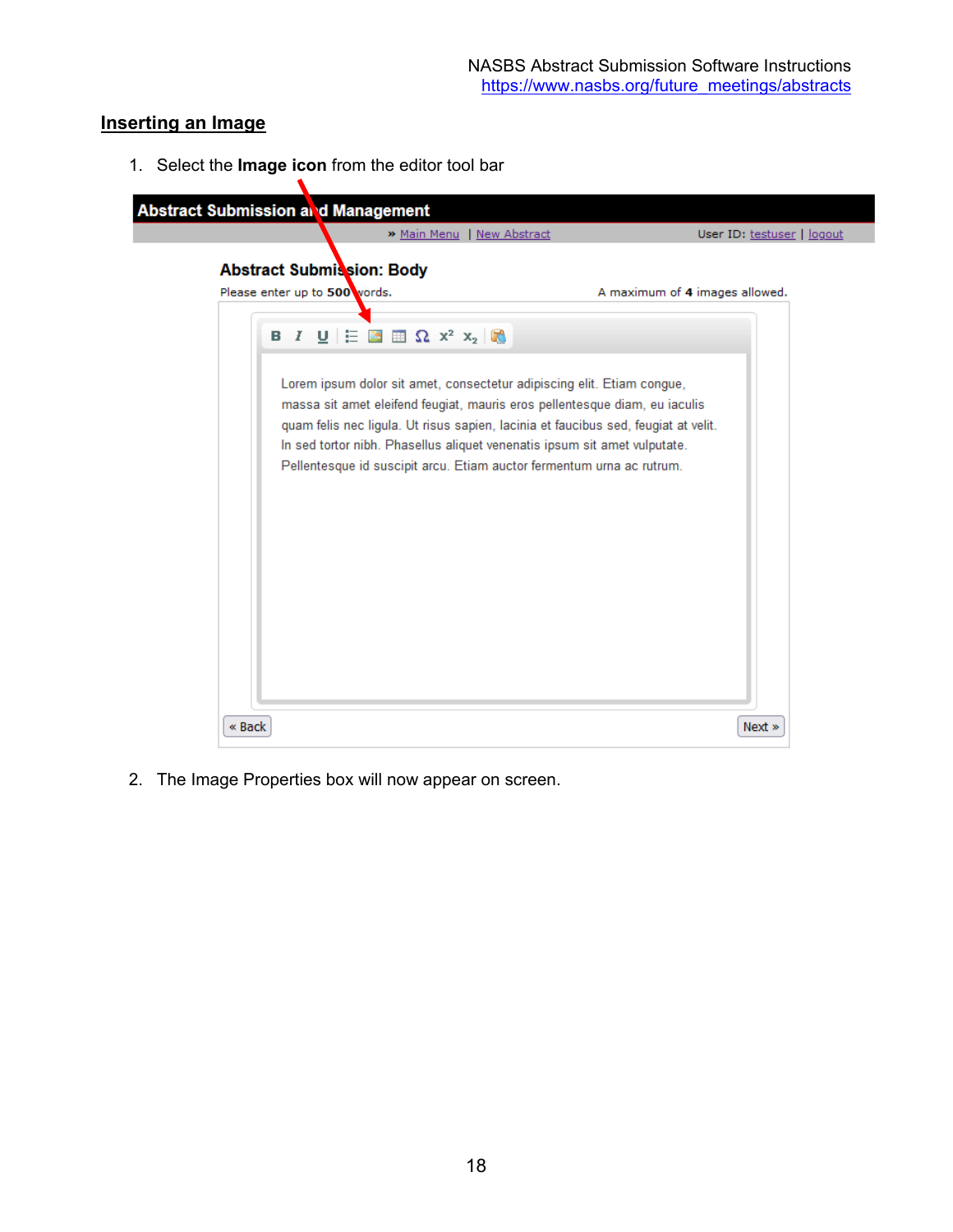3. Select the **Upload** tab to upload your image.

| <b>Abstract Submission and Management</b> |                                                                                                                         |  |
|-------------------------------------------|-------------------------------------------------------------------------------------------------------------------------|--|
|                                           | » Main Menu   New Abstract<br>User ID: testuser   logout                                                                |  |
|                                           | Abstract Submission: Body                                                                                               |  |
| Please enter                              | <b>Image Properties</b>                                                                                                 |  |
| в                                         | Image Info<br>Upload                                                                                                    |  |
|                                           | <b>URL</b><br>Browse Server                                                                                             |  |
| Lo                                        |                                                                                                                         |  |
| pu                                        | <b>Alternative Text</b>                                                                                                 |  |
| Dd                                        |                                                                                                                         |  |
| ne                                        | Preview<br>Width                                                                                                        |  |
| S0                                        | Lorem ipsum dolor sit amet, consectetuer                                                                                |  |
| m                                         | $\mathbf C$<br>Θ.<br>adipiscing elit. Maecenas feugiat consequat diam.<br>Height                                        |  |
| $_{\rm CO}$                               | Maecenas metus. Vivamus diam purus, cursus a.<br>commodo non, facilisis vitae, nulla. Aenean dictum                     |  |
| se                                        | lacinia tortor. Nunc iaculis, nibh non iaculis<br><b>Border</b>                                                         |  |
| $e$ <sub>l</sub>                          | aliquam, orci felis euismod neque, sed ornare                                                                           |  |
| m                                         | massa mauris sed velit. Nulla pretium mi et risus.<br><b>HSpace</b><br>Fusce mi pede, tempor id, cursus ac, ullamcorper |  |
| lad                                       | nec, enim. Sed tortor. Curabitur molestie. Duis velit                                                                   |  |
|                                           | VSpace<br>augue, condimentum at, ultrices a, luctus ut, orci.                                                           |  |
| $S_6$                                     | Donec pellentesque egestas eros, integer cursus,<br>augue in cursus faucibus, eros pede bibendum<br>Alignment           |  |
| ard                                       | <not set=""><br/><math display="inline">\blacktriangledown</math></not>                                                 |  |
| lad                                       |                                                                                                                         |  |
| ne                                        |                                                                                                                         |  |
|                                           |                                                                                                                         |  |
| « Back                                    | lext »<br>Cancel<br>OK.                                                                                                 |  |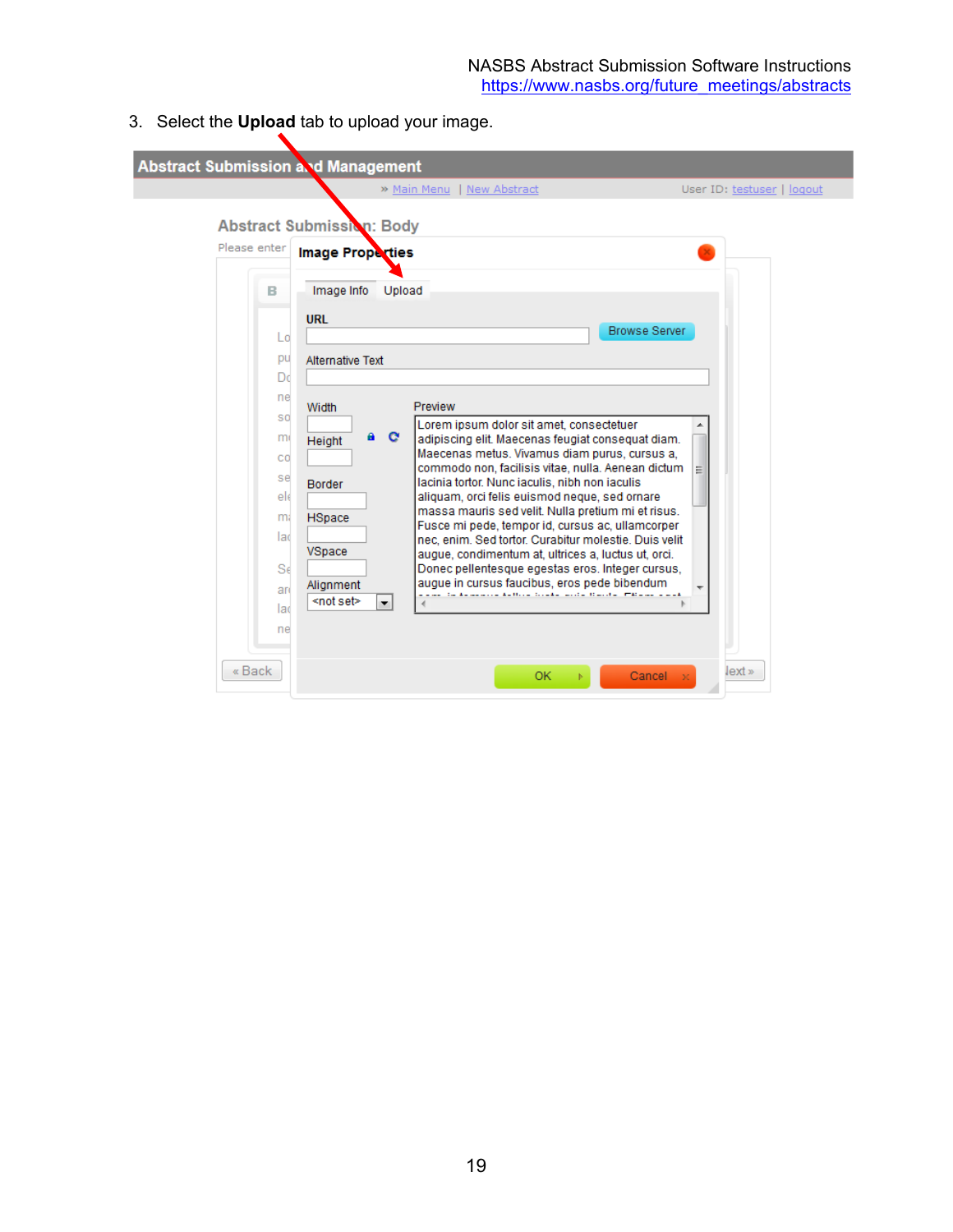4. The file upload box will now appear on screen

| <b>Abstract Submission and Management</b>                                            |                                                                                                       |                                    |
|--------------------------------------------------------------------------------------|-------------------------------------------------------------------------------------------------------|------------------------------------|
|                                                                                      | » Main Menu   New Abstract                                                                            | User ID: testuser   logout         |
|                                                                                      | <b>Abstract Submission: Body</b>                                                                      |                                    |
| Please enter                                                                         | <b>Image Properties</b>                                                                               |                                    |
| в.<br>Lo<br>pu<br>Do<br>ne<br><b>SO</b><br>m<br>CO<br>se<br>ele<br>m<br>lad<br>$S_6$ | Upload<br>Image Info<br>Send it to the Server<br>Browse.   No file selected.<br>Send it to the Server |                                    |
| ard<br>lad                                                                           |                                                                                                       |                                    |
| ne<br>« Back                                                                         | OK.                                                                                                   | lext »<br>Cancel<br>$\infty$<br>b. |

5. Select the **Browse** button and navigate your local hard drive to locate the desired image.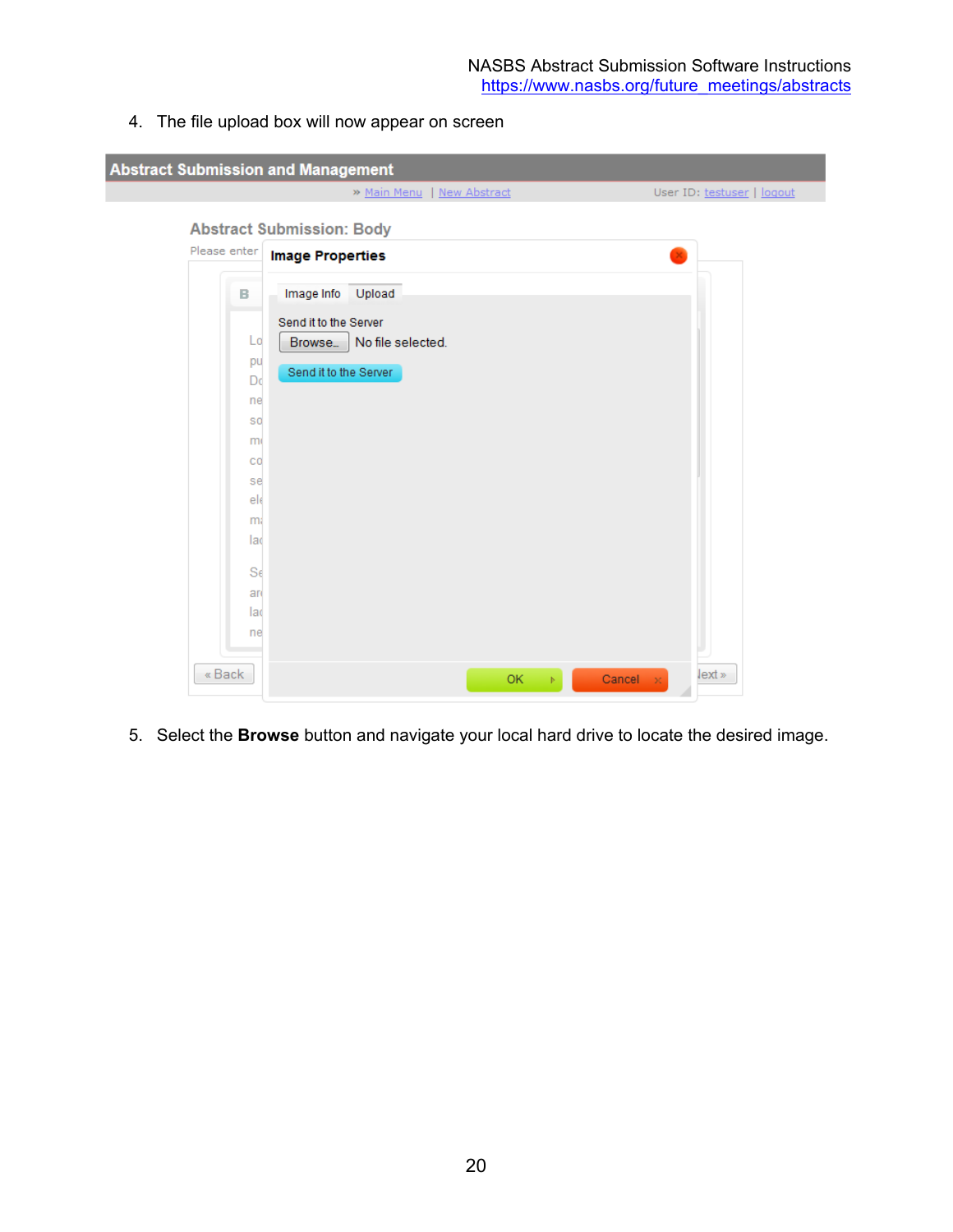NASBS Abstract Submission Software Instructions [https://www.nasbs.org/future\\_meetings/abstracts](https://www.nasbs.org/future_meetings/abstracts)

| <b>File Upload</b>                          |                                       |                                                     |                             | G      | $\mathbf{x}$   |
|---------------------------------------------|---------------------------------------|-----------------------------------------------------|-----------------------------|--------|----------------|
| Desktop ▶                                   |                                       | Search Desktop<br>↮<br>$\mathbf{v}$                 |                             |        | م              |
| Organize $\blacktriangledown$<br>New folder |                                       |                                                     | $rac{E}{M}$ = $\rightarrow$ | 団      | $\circledcirc$ |
| Computer<br>System Folder                   | NASBS_Logo.JPG<br>JPG File<br>28.0 KB |                                                     |                             |        | ┻<br>Ξ         |
| File name: NASBS_Logo.JPG                   |                                       | All Files (*.*)<br>$\color{blue}\star$<br>Open<br>► |                             | Cancel | zi.            |

6. Select the image and press the **Open** button

7. You will return to the **Image Properties** screen

8. Press the **Send it to the Server** button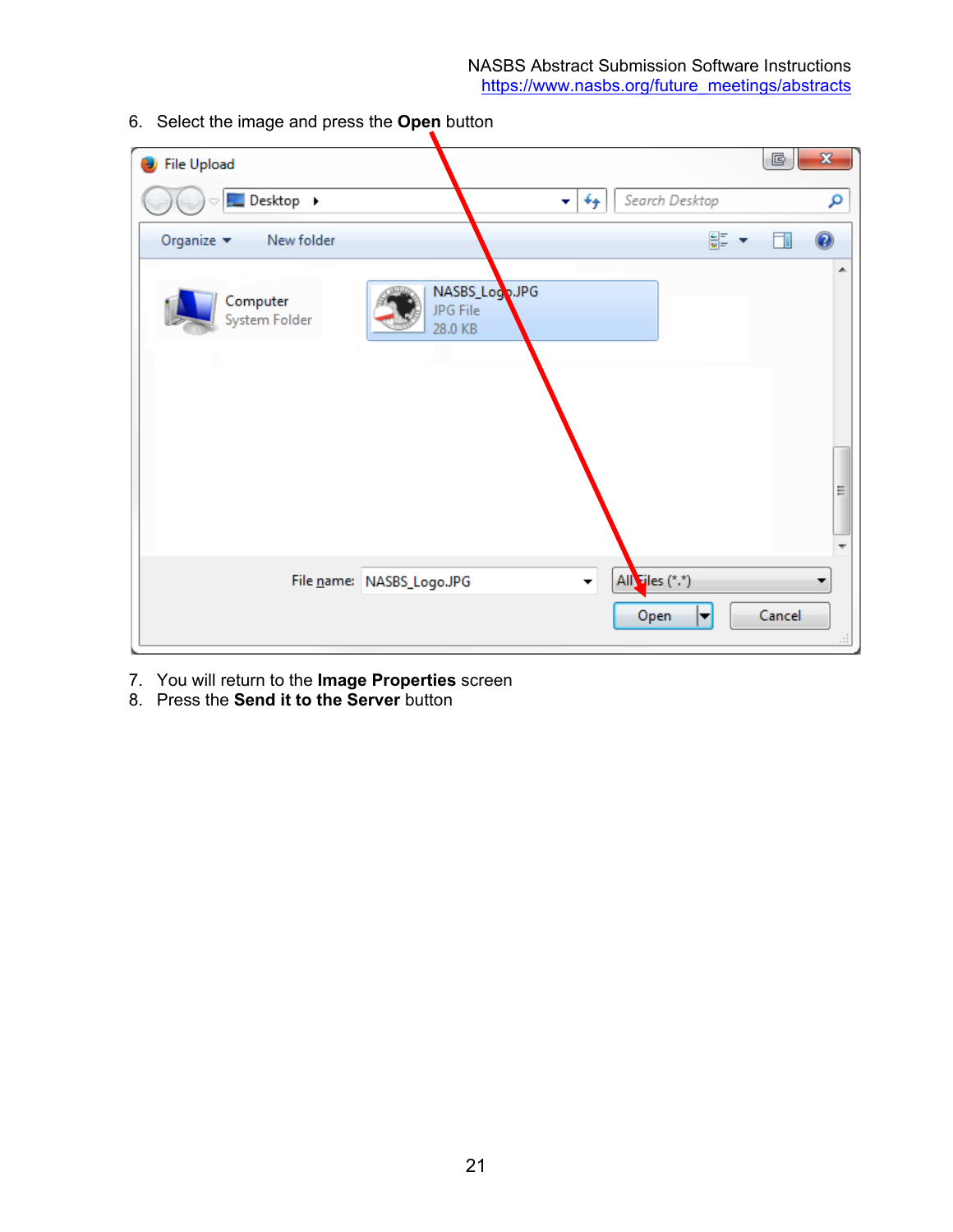9. Your image will now appear on the **preview screen** portion of the image properties.



## 10. Press the **OK** button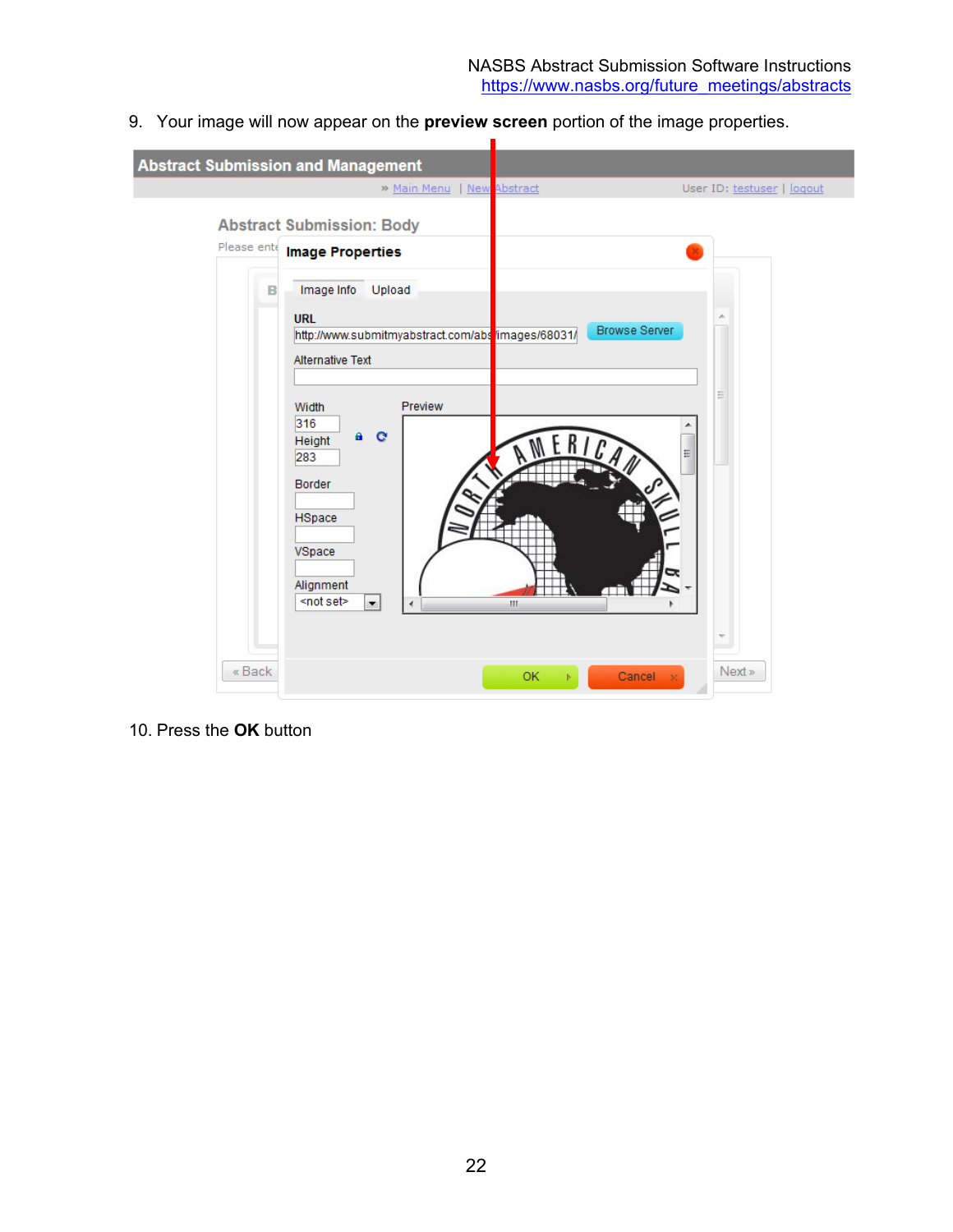11. Your image will now appear in your abstract editor box along with your submitted text.



12. Select **Next** to continue with the abstract submission

**Please Note**: We have provided support for small images in this software. **Because images must be in JPG format and less than 1000 kb in size and should be less than 900 pixels in width and height.**

### **Generating a Table within the Abstract Editor**

1. Select the **Table Icon** from the editor tool bar.

| <b>Abstract Submission at d Management</b> |                                                                   | » Main Menu   New Abstract                                                                                                                                           | User ID: testuser   logout |
|--------------------------------------------|-------------------------------------------------------------------|----------------------------------------------------------------------------------------------------------------------------------------------------------------------|----------------------------|
|                                            | <b>Abstract Submission: Body</b><br>Please enter up to 400 words. |                                                                                                                                                                      |                            |
|                                            |                                                                   | <b>B</b> $I \cup \equiv \blacksquare$ $\blacksquare$ $\Omega$ $x^2$ $x_2$ $\blacksquare$<br>commodo, mauns suscipit leo nec turpis commodo, iacinsis auctor ante<br> |                            |

- 2. The Table Properties screen will now appear.
- 3. Fill in the table definitions as needed (rows, columns, header, summary, etc)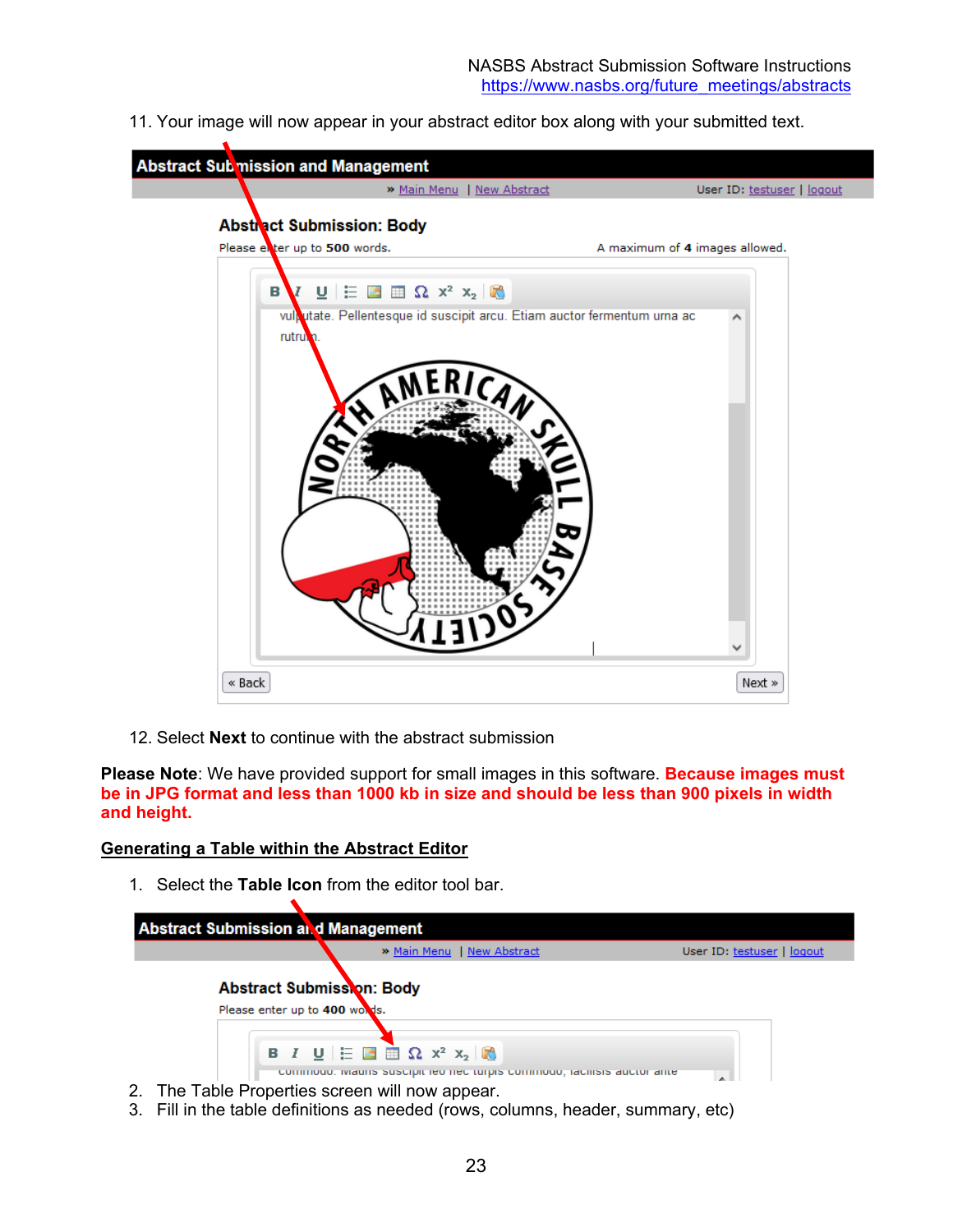#### NASBS Abstract Submission Software Instructions [https://www.nasbs.org/future\\_meetings/abstracts](https://www.nasbs.org/future_meetings/abstracts)

**Abstract Submission and Management** > Main Menu | New Abstract User ID: testuser | logout **Abstract Submission: Body** Please enter up to 500 words. A maximum of 4 images allowed. **B**  $I \cup E$   $\equiv$   $\equiv$   $\equiv$   $\Omega$   $x^2$   $x_2$   $\equiv$ **Table Properties** Lorem ipsum massa sit an q quam felis ne **Rows** Width velit. In sed to E 100% **Columns Height** vulputate. Pe  $\overline{2}$ rutrum. Cell spacing Headers None  $\checkmark$  $\vert$ 1 Border size Cell padding 11  $\vert$ 1 Alignment <not set> v Caption Summary  $Cancel - *x*$ OK  $\mathbb{R}^2$  $\ll$  Back Next  $\gg$ 

4. Press **OK**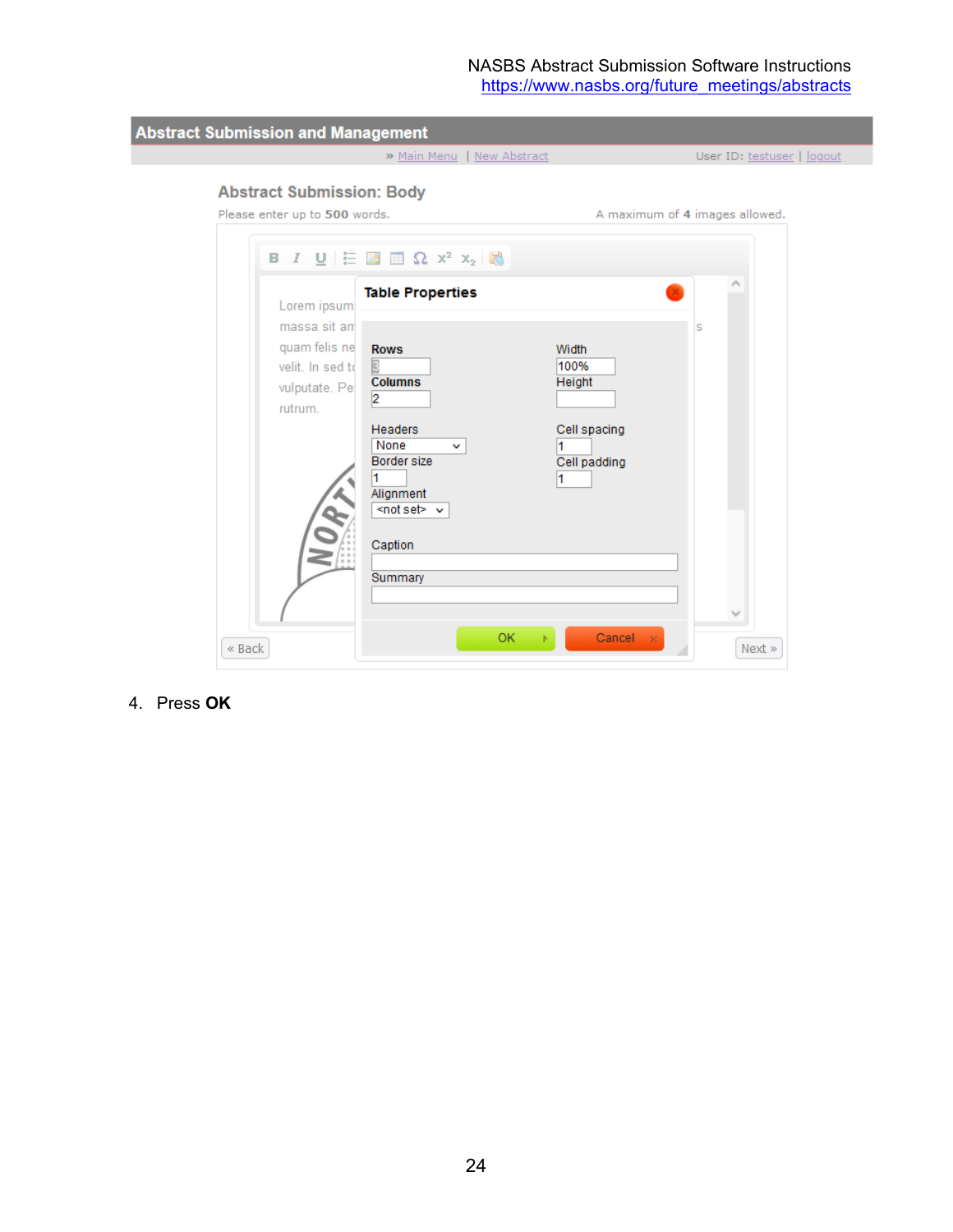5. A blank table will now appear in your abstract

| <b>Abstract Submis sion and Management</b>                        |                                                                                                                                                                                                                                                                                                                                                                                          |                                |
|-------------------------------------------------------------------|------------------------------------------------------------------------------------------------------------------------------------------------------------------------------------------------------------------------------------------------------------------------------------------------------------------------------------------------------------------------------------------|--------------------------------|
|                                                                   | » Main Menu   New Abstract                                                                                                                                                                                                                                                                                                                                                               | User ID: testuser   logout     |
| <b>Abstract Submission: Body</b><br>Please enter up to 500 words. |                                                                                                                                                                                                                                                                                                                                                                                          | A maximum of 4 images allowed. |
|                                                                   |                                                                                                                                                                                                                                                                                                                                                                                          |                                |
| B I U                                                             | $\equiv$ $\blacksquare$ $\blacksquare$ $\Omega$ $x^2$ $x_2$ $\blacksquare$                                                                                                                                                                                                                                                                                                               |                                |
| rutrum.                                                           | Lorem ipsum dolor sit amet, consectetur adipiscing elit. Etiam congue,<br>massa sit ame eleifend feugiat, mauris eros pellentesque diam, eu iaculis<br>quam felis nec liquia. Ut risus sapien, lacinia et faucibus sed, feugiat at<br>velit. In sed tortor bibli. Phasellus aliquet venenatis ipsum sit amet<br>vulputate. Pellentesque id suscipit arcu. Etiam auctor fermentum urna ac |                                |
| « Back                                                            |                                                                                                                                                                                                                                                                                                                                                                                          | Next »                         |

- 6. Fill in the table with your desired data.
- 7. Select **Next**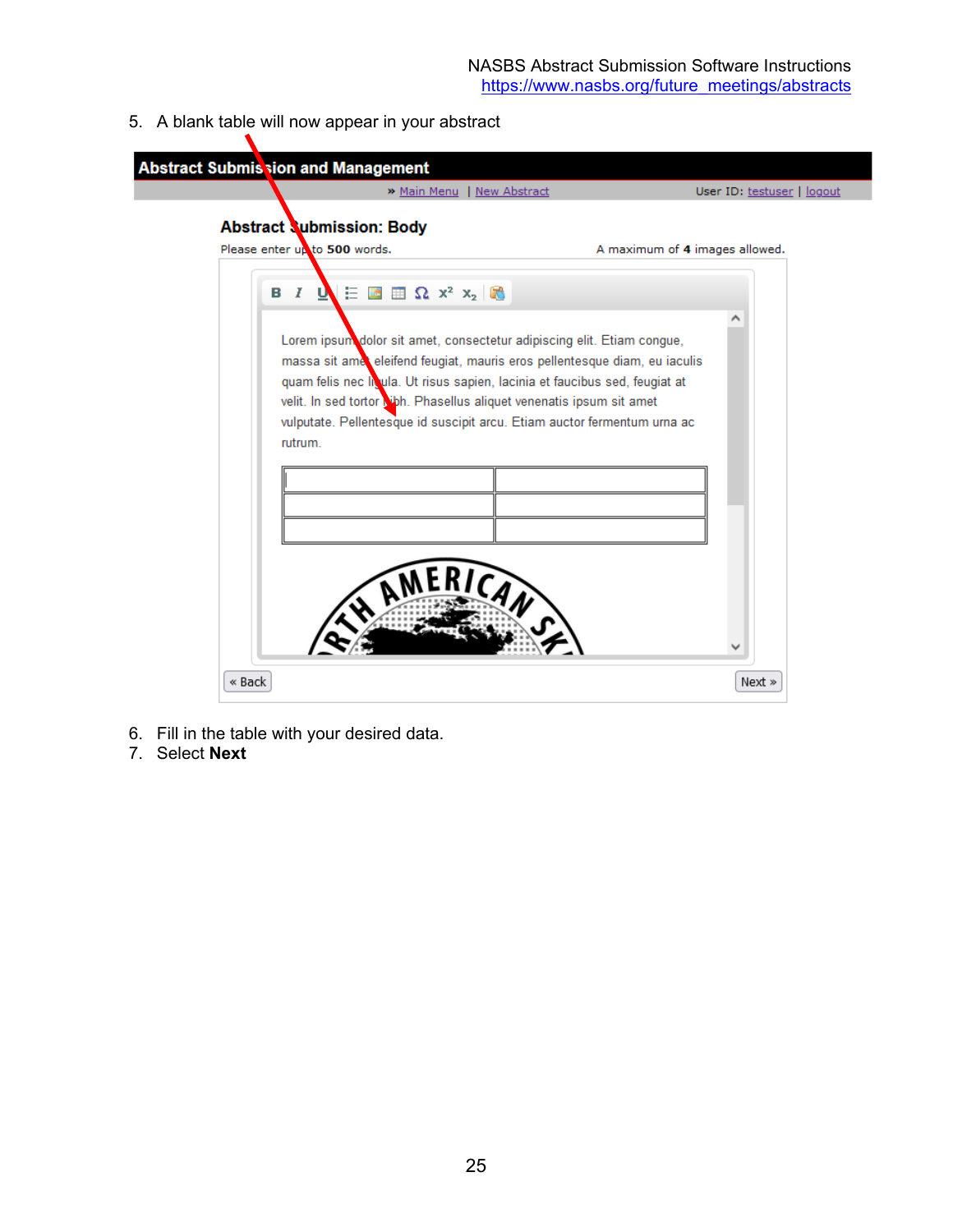### **Including a Video**

1. If you are submitting a Video Abstract Summary, click on the link entitled "**Click here if you would like to include a video for this abstract**"

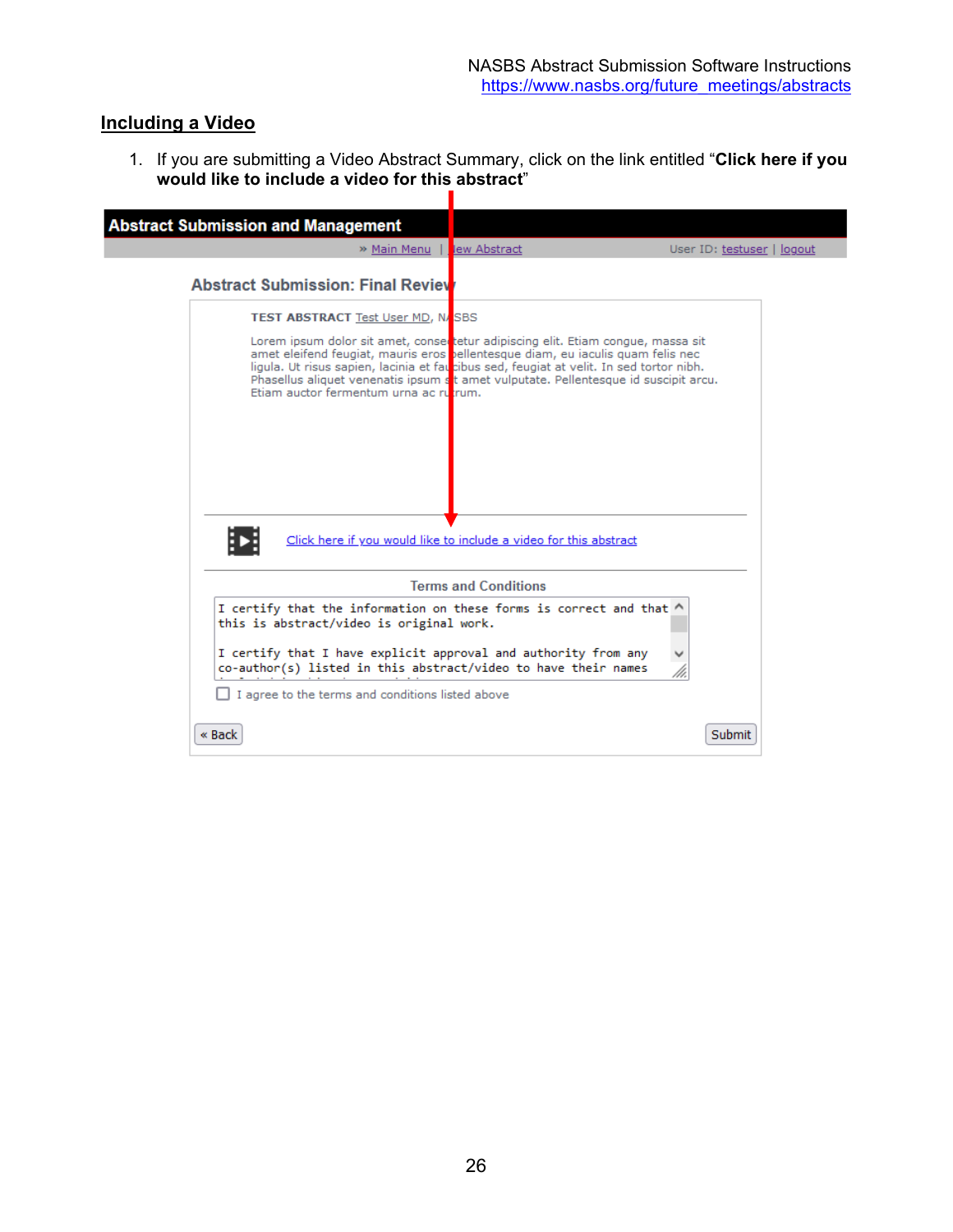2. Press the **"Choose File"** button.

| Upload a vide for your abstract:<br>Choose File   No file chosen |
|------------------------------------------------------------------|

3. Select the video and press the **Open** button.

| Open                      |                                |                                                                                                                                                                                                                                                                                                                                                                                                                                                                                                              | $\mathbb{B}$<br>$\mathbf{x}$ |
|---------------------------|--------------------------------|--------------------------------------------------------------------------------------------------------------------------------------------------------------------------------------------------------------------------------------------------------------------------------------------------------------------------------------------------------------------------------------------------------------------------------------------------------------------------------------------------------------|------------------------------|
| Desktop ><br>$\epsilon$   |                                | $\mathcal{L}_{\tilde{T}}$<br>Search Desktop<br>$\left  \cdot \right $                                                                                                                                                                                                                                                                                                                                                                                                                                        | م                            |
| New folder<br>Organize v  |                                | $\begin{array}{c}\n\mathbf{E}^{\text{in}}_{\text{in}} & \mathbf{v} \quad \text{and} \quad \mathbf{v} \quad \text{and} \quad \mathbf{v} \quad \text{and} \quad \mathbf{v} \quad \text{and} \quad \mathbf{v} \quad \text{and} \quad \mathbf{v} \quad \text{and} \quad \mathbf{v} \quad \text{and} \quad \mathbf{v} \quad \text{and} \quad \mathbf{v} \quad \text{and} \quad \mathbf{v} \quad \text{and} \quad \mathbf{v} \quad \text{and} \quad \mathbf{v} \quad \text{and} \quad \mathbf{v} \quad \text{and}$ | $\bullet$                    |
| Computer<br>System Folder | test.mov<br>00:00:10<br>101 KB |                                                                                                                                                                                                                                                                                                                                                                                                                                                                                                              |                              |
|                           |                                |                                                                                                                                                                                                                                                                                                                                                                                                                                                                                                              |                              |
|                           |                                |                                                                                                                                                                                                                                                                                                                                                                                                                                                                                                              |                              |
|                           |                                |                                                                                                                                                                                                                                                                                                                                                                                                                                                                                                              |                              |
| File name: test.mov       |                                | Video fi<br>$\star$                                                                                                                                                                                                                                                                                                                                                                                                                                                                                          | $\overline{\phantom{a}}$     |
|                           |                                | H<br>Open                                                                                                                                                                                                                                                                                                                                                                                                                                                                                                    | Cancel                       |

Press the **Upload Video** button to upload your video.

|   | Upload a dideo for your abstract: |
|---|-----------------------------------|
| Е | Choose ile test.mov               |
|   | Upload Video                      |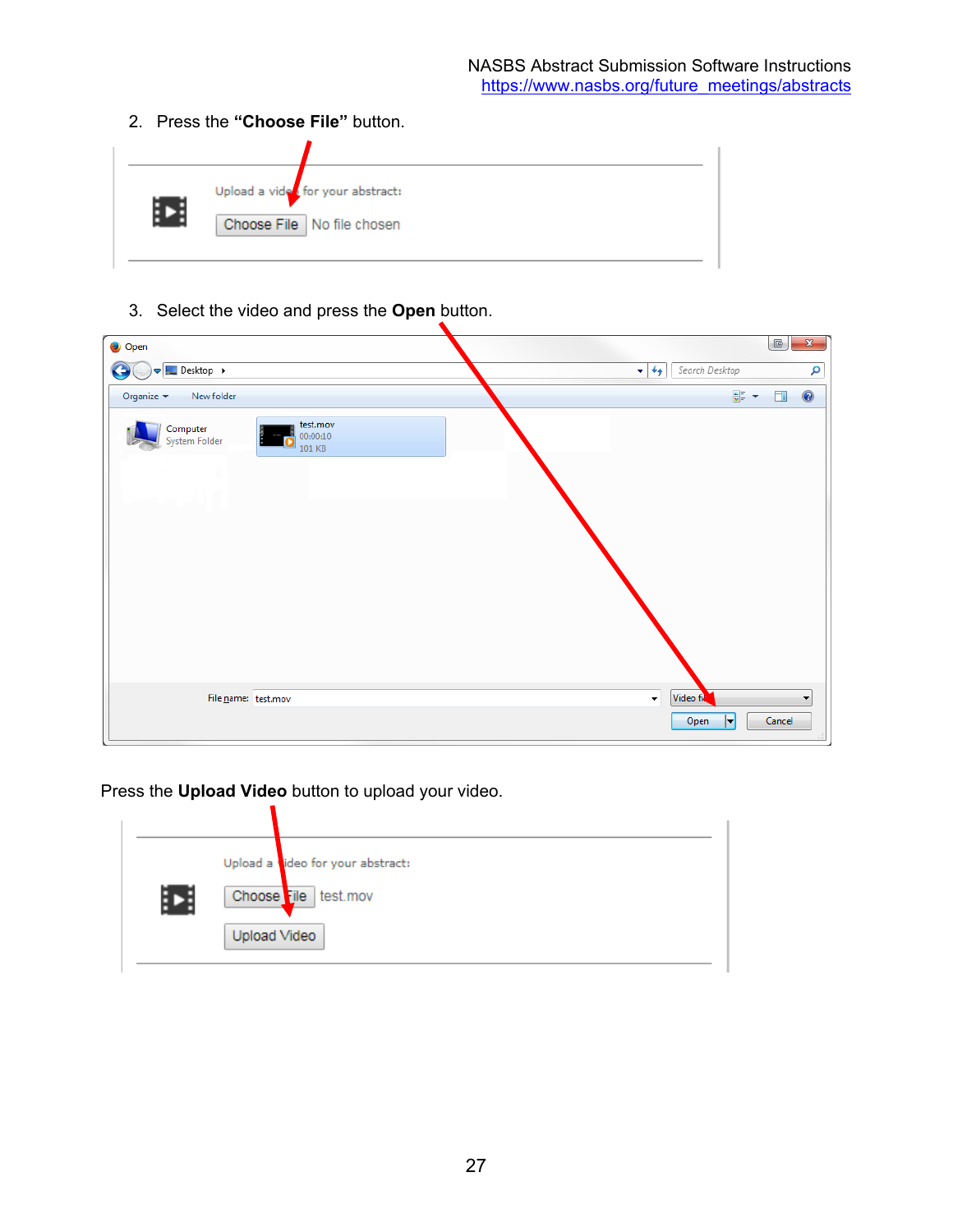# **Deleting / Replacing a Video**

 $\blacktriangledown$ 

1. Once a video is uploaded, you can delete or replace the video. To delete the video, click on the "**Delete this video"** link.

|                                                                                                                                     | » Main Menu   New Abstract                                                                                                                                                                                                                                                                                                                            | User ID: testuser   logout |
|-------------------------------------------------------------------------------------------------------------------------------------|-------------------------------------------------------------------------------------------------------------------------------------------------------------------------------------------------------------------------------------------------------------------------------------------------------------------------------------------------------|----------------------------|
| <b>Abstract Submission: Final Review</b>                                                                                            |                                                                                                                                                                                                                                                                                                                                                       |                            |
| <b>TEST ABSTRACT Test User MD, NASBS</b>                                                                                            |                                                                                                                                                                                                                                                                                                                                                       |                            |
| Etiam auctor fermentum urna ac rutrum.                                                                                              | Lorem ipsum dolor it amet, consectetur adipiscing elit. Etiam congue, massa sit<br>amet eleifend feugiat, mauris eros pellentesque diam, eu iaculis quam felis nec<br>ligula. Ut risus sapier lacinia et faucibus sed, feugiat at velit. In sed tortor nibh.<br>Phasellus aliquet venentatis ipsum sit amet vulputate. Pellentesque id suscipit arcu. |                            |
| <b>VIDEO IS PROCESSING</b><br>You may submit your<br>abstract now. You<br>. DO NOT need to wait until .<br>processing is completed. | Replate this video<br>Delete this video                                                                                                                                                                                                                                                                                                               |                            |
|                                                                                                                                     | <b>Terms and Conditions</b>                                                                                                                                                                                                                                                                                                                           |                            |
| this is abstract/video is original work.                                                                                            | I certify that the information on these forms is correct and that ^                                                                                                                                                                                                                                                                                   |                            |
|                                                                                                                                     | I certify that I have explicit approval and authority from any<br>co-author(s) listed in this abstract/video to have their names                                                                                                                                                                                                                      |                            |
| I agree to the terms and conditions listed above                                                                                    |                                                                                                                                                                                                                                                                                                                                                       |                            |
|                                                                                                                                     |                                                                                                                                                                                                                                                                                                                                                       |                            |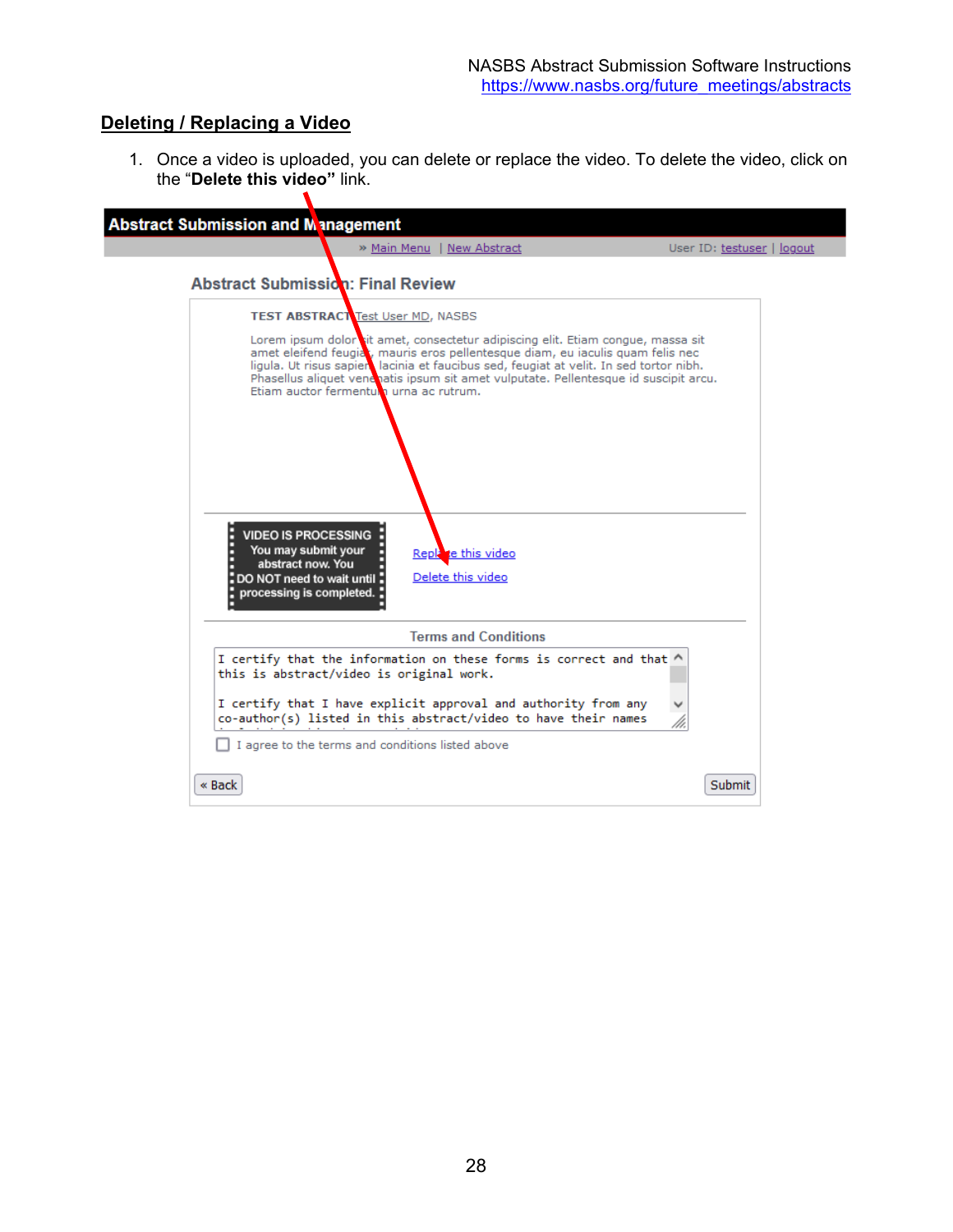2. A confirmation screen will appear. Click "**OK"** if you want to delete the video, click "**Cancel"** if you don't want to delete the video.

### www.submitmyabstract.com says

Are you sure you want to delete this video? This cannot be undone.



3. To replace a video, click on the "**Replace this video**" link.

| <b>Abstract Submission and Management</b>                                                                                         | » Main Menu   New A bstract                                                                                                                                                                                                                                                                                                                                                                     | User ID: testuser   logout |
|-----------------------------------------------------------------------------------------------------------------------------------|-------------------------------------------------------------------------------------------------------------------------------------------------------------------------------------------------------------------------------------------------------------------------------------------------------------------------------------------------------------------------------------------------|----------------------------|
| <b>Abstract Submission: Final Review</b>                                                                                          |                                                                                                                                                                                                                                                                                                                                                                                                 |                            |
|                                                                                                                                   | <b>TEST ABSTRACT Test User MD, NASBS</b>                                                                                                                                                                                                                                                                                                                                                        |                            |
|                                                                                                                                   | Lorem ipsum dolor sit amet, consectetur adipiscing elit. Etiam conque, massa sit<br>amet eleifend feugiat, mauris eros pelle tesque diam, eu iaculis quam felis nec<br>ligula. Ut risus sapien, lacinia et faucibus sed, feugiat at velit. In sed tortor nibh.<br>Phasellus aliquet venenatis ipsum sit amet vulputate. Pellentesque id suscipit arcu.<br>Etiam auctor fermentum urna ac rutrum |                            |
|                                                                                                                                   |                                                                                                                                                                                                                                                                                                                                                                                                 |                            |
| <b>VIDEO IS PROCESSING</b><br>You may submit your<br>abstract now. You<br>. DO NOT need to wait until<br>processing is completed. | Replace the video<br>Delete this video                                                                                                                                                                                                                                                                                                                                                          |                            |
|                                                                                                                                   | <b>Terms and Conditions</b>                                                                                                                                                                                                                                                                                                                                                                     |                            |
|                                                                                                                                   | I certify that the information on these forms is correct and that ^<br>this is abstract/video is original work.                                                                                                                                                                                                                                                                                 |                            |
|                                                                                                                                   | I certify that I have explicit approval and authority from any<br>co-author(s) listed in this abstract/video to have their names                                                                                                                                                                                                                                                                |                            |
|                                                                                                                                   | I agree to the terms and conditions listed above                                                                                                                                                                                                                                                                                                                                                |                            |
| « Back                                                                                                                            |                                                                                                                                                                                                                                                                                                                                                                                                 | <b>Submit</b>              |

4. Press the **"Choose File"** button.

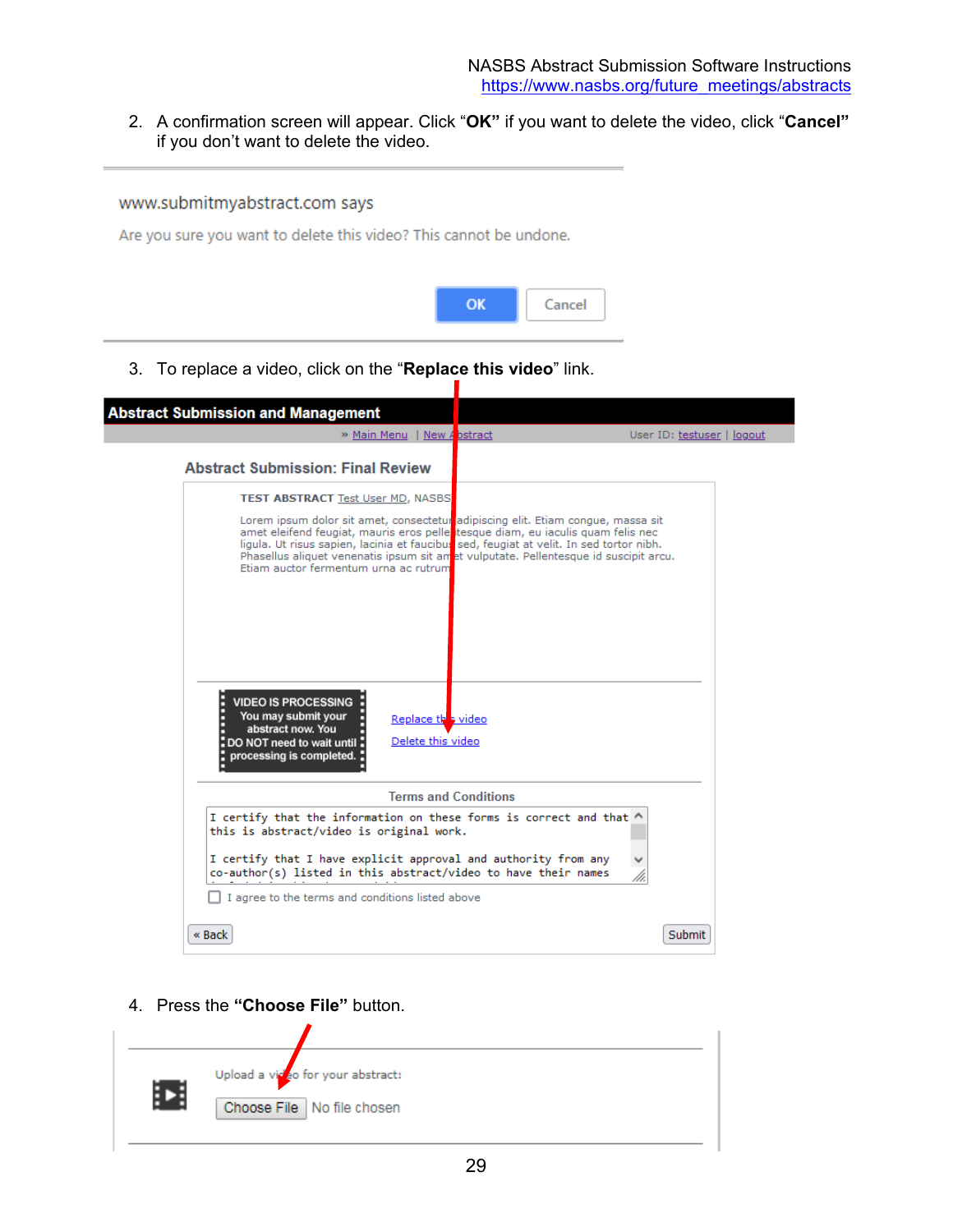| Open                                        |                                |                                                | $\mathbb{B}$                           | $\mathbf{x}$ |
|---------------------------------------------|--------------------------------|------------------------------------------------|----------------------------------------|--------------|
| Desktop ><br>G                              |                                | Search Desktop<br>$\mathbf{v}$ $\mathbf{t}$    |                                        | م            |
| New folder<br>Organize $\blacktriangledown$ |                                |                                                | $\frac{d}{dt} = \frac{1}{2}$<br>$\Box$ | $\bigcirc$   |
| Computer<br>System Folder                   | test.mov<br>00:00:10<br>101 KB |                                                |                                        |              |
|                                             |                                |                                                |                                        |              |
| File name: test.mov                         |                                | $\mathbf{r}$<br>V <sub>2</sub> o files<br>Open | H<br>Cancel                            | ۰            |

5. Select the video and press the **Open** button.

6. Press the **Upload Video** button to upload your replacement video.

| Þ |              | Upload a video for your abstract:<br>Choose File test.mov |
|---|--------------|-----------------------------------------------------------|
|   | Upload Video |                                                           |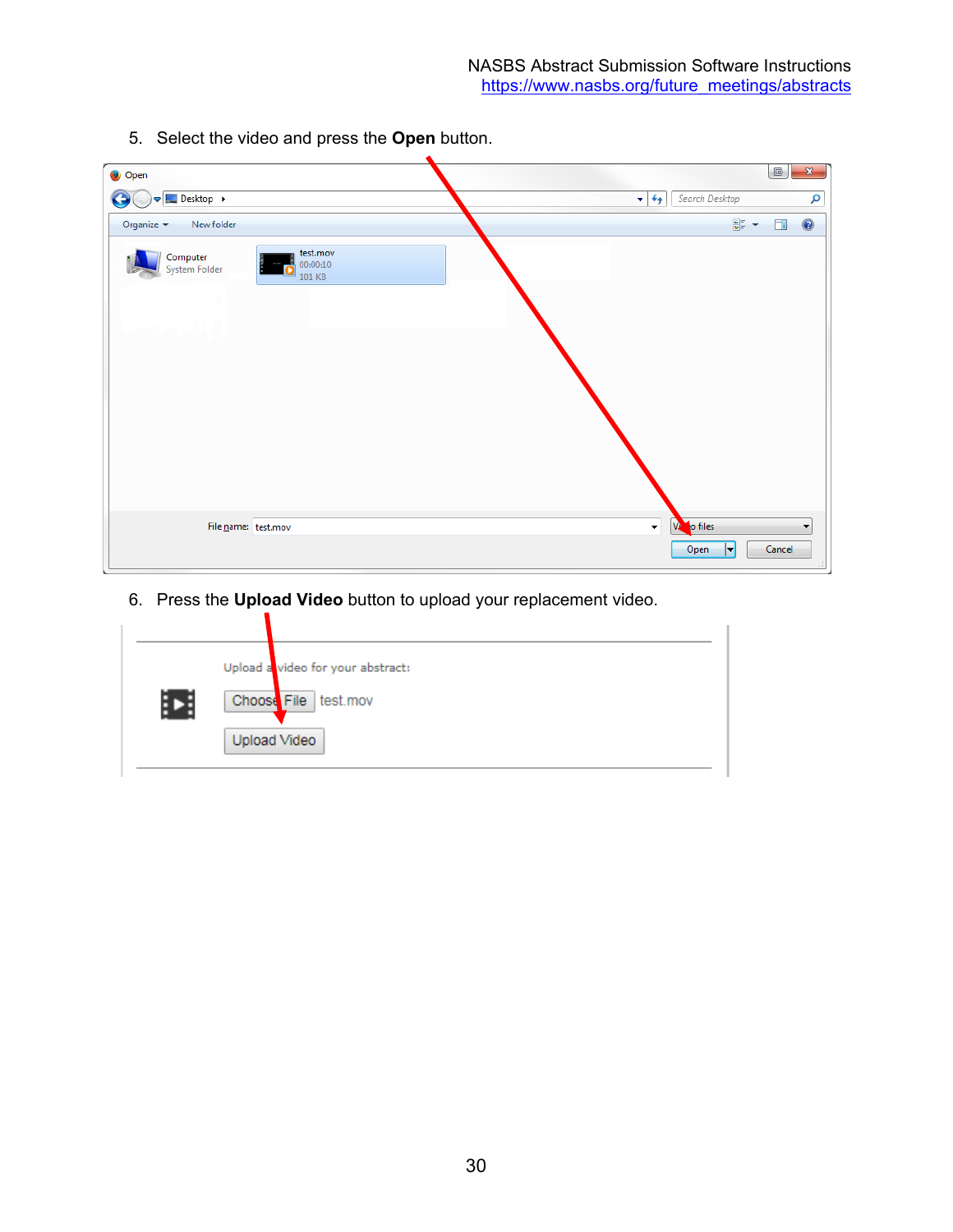### **Review and Accept Terms and Conditions**

|                                                                                                                                | <b>Abstract Submission and Management</b>                                                                                                                                                                                                                                                                                                                                                        |                            |
|--------------------------------------------------------------------------------------------------------------------------------|--------------------------------------------------------------------------------------------------------------------------------------------------------------------------------------------------------------------------------------------------------------------------------------------------------------------------------------------------------------------------------------------------|----------------------------|
|                                                                                                                                | » Main Menu   New Abstract                                                                                                                                                                                                                                                                                                                                                                       | User ID: testuser   logout |
| <b>Abstract Submission: Final Review</b>                                                                                       |                                                                                                                                                                                                                                                                                                                                                                                                  |                            |
|                                                                                                                                | <b>TEST ABSTRACT Test User MD, NASBS</b>                                                                                                                                                                                                                                                                                                                                                         |                            |
|                                                                                                                                | Lorem ipsum dolor sit amet, consectetur adipiscing elit. Etiam congue, massa sit<br>amet eleifend feugiat, mauris eros pellentesque diam, eu iaculis quam felis nec<br>ligula. Ut risus sapien, lacinia et faucibus sed, feugiat at velit. In sed tortor nibh.<br>Phasellus aliquet venenatis ipsum sit amet vulputate. Pellentesque id suscipit arcu.<br>Etiam auctor fermentum urna ac rutrum. |                            |
|                                                                                                                                |                                                                                                                                                                                                                                                                                                                                                                                                  |                            |
|                                                                                                                                |                                                                                                                                                                                                                                                                                                                                                                                                  |                            |
| VIDEO IS PROCESSING :<br>You may submit your<br>abstract now. You<br>. DO NOT need to wait until .<br>processing is completed. | Replace this video<br>Delete this video                                                                                                                                                                                                                                                                                                                                                          |                            |
|                                                                                                                                | <b>Terms and Conditions</b>                                                                                                                                                                                                                                                                                                                                                                      |                            |
|                                                                                                                                | I certify that the information on these forms is correct and that ^<br>this is abstract/video is original work.                                                                                                                                                                                                                                                                                  |                            |
|                                                                                                                                | I certify that I have explicit approval and authority from any<br>co-author(s) listed in this abstract/video to have their names                                                                                                                                                                                                                                                                 |                            |
|                                                                                                                                | I agree to the terms and conditions listed above                                                                                                                                                                                                                                                                                                                                                 |                            |
|                                                                                                                                |                                                                                                                                                                                                                                                                                                                                                                                                  |                            |

**Please Note:** Once you have successfully created an abstract that conforms to our specifications, you are presented the above screen and are given the opportunity to review the abstract. If you need to make changes, use the **Back button located at the bottom of the screen** to go back. Do not use the built-in browser back button, as this may cause problems.

If you are ready to submit your abstract for consideration, then please read the Terms and Conditions in the box below your abstract (also listed below). You must indicate your agreement to the Terms and Conditions by clicking the "**I agree to the terms and conditions listed above**" box.

### **TERMS & CONDITIONS**

I certify that the information on these forms is correct and that this is abstract/video is original work.

I certify that I have explicit approval and authority from any co-author(s) listed in this abstract/video to have their names included in this abstract/video.

I certify that all disclosure(s) for all content authors have been provided.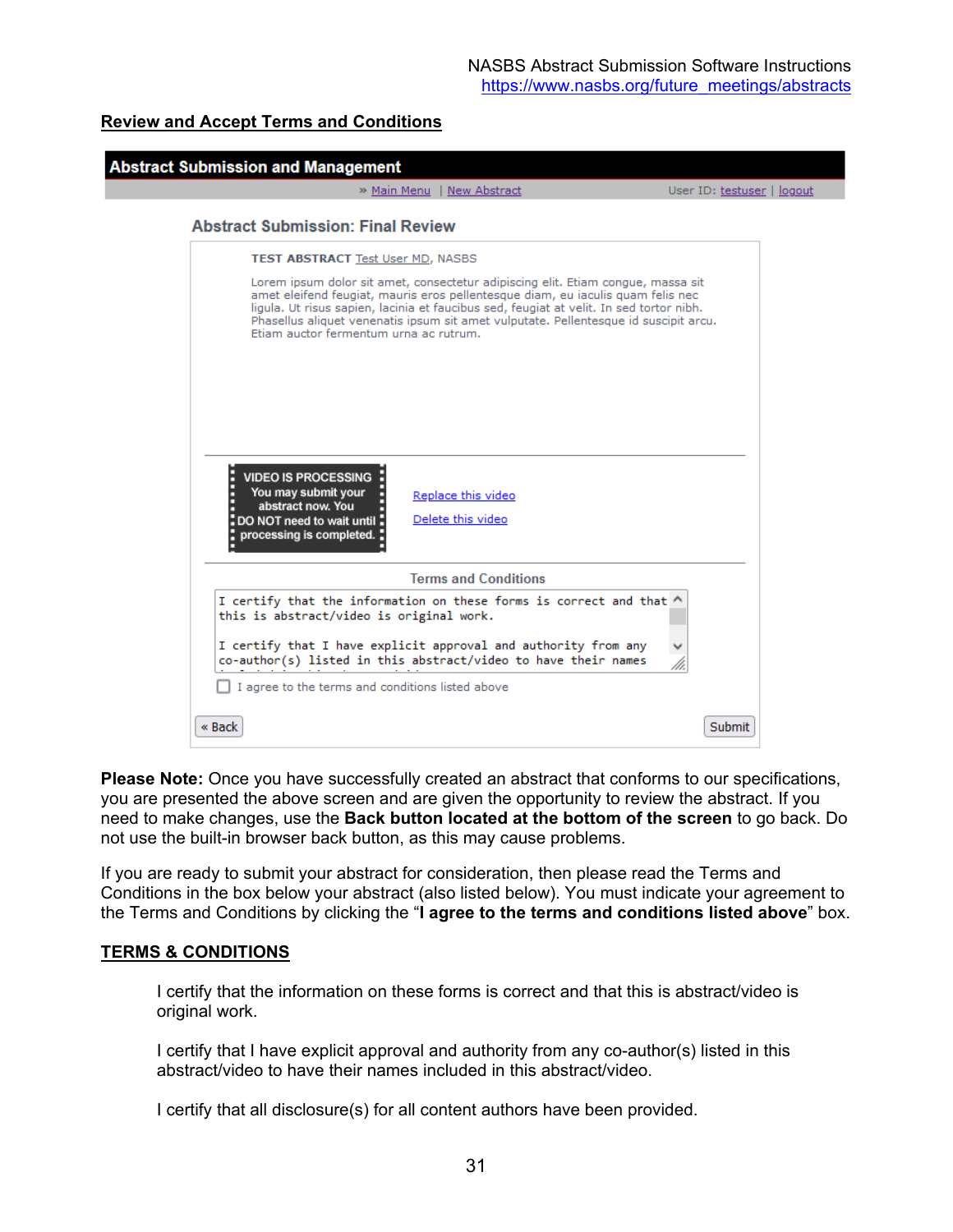I certify that this abstract/video or the main content of this abstract/video has not and will not be published prior to the NASBS 32nd Annual Meeting.

I certify that this abstract/video has not been submitted for a concurrent meeting and if selected for presentation by the Program Committee, this work will be presented as indicated by the abstract/video.

On behalf of the authors of this abstract/video, I transfer copyright of this abstract/video for print and/or electronic reproduction to NASBS and to NASBS's Associated Journal - *Journal of Neurological Surgery Part B: Skull Base.*

If selected for presentation, on behalf of the authors of this abstract/video, I transfer copyright for print and/or electronic reproduction of the presentation at the NASBS 32nd Annual Meeting, to NASBS and to NASBS's Associated Journal - *Journal of Neurological Surgery Part B: Skull Base.*

I understand that in accordance with NASBS's CME policy, all content authors are required to disclose all financial relationship(s) with ACCME-defined "ineligible companies" (formerly "commercial interests") – see below for definitions. Also, no content author may be an employee/owner of a ineligible company.

According to the Accreditation Council for Continuing Medical Education (ACCME), ineligible companies (formerly commercial interests) are those whose primary business is producing, marketing, selling, re-selling, or distributing healthcare products used by or on patients. Examples of such organizations include:

- Device manufacturers or distributors
- Pharmaceutical companies or distributors
- Bio-medical startups that have begun a governmental regulatory approval process
- Growers, distributors, manufacturers or sellers of medical foods and dietary supplements
- Manufacturers of health-related wearable products

Full definition and a list of all exceptions can be found at [https://www.accme.org/accreditation-rules/standards-for-integrity-independence-accredited](https://www.accme.org/accreditation-rules/standards-for-integrity-independence-accredited-ce/eligibility)[ce/eligibility](https://www.accme.org/accreditation-rules/standards-for-integrity-independence-accredited-ce/eligibility)

I understand that no abstract will be accepted for the CME sessions if any of the content authors are employees/owners of a relevant ineligible company.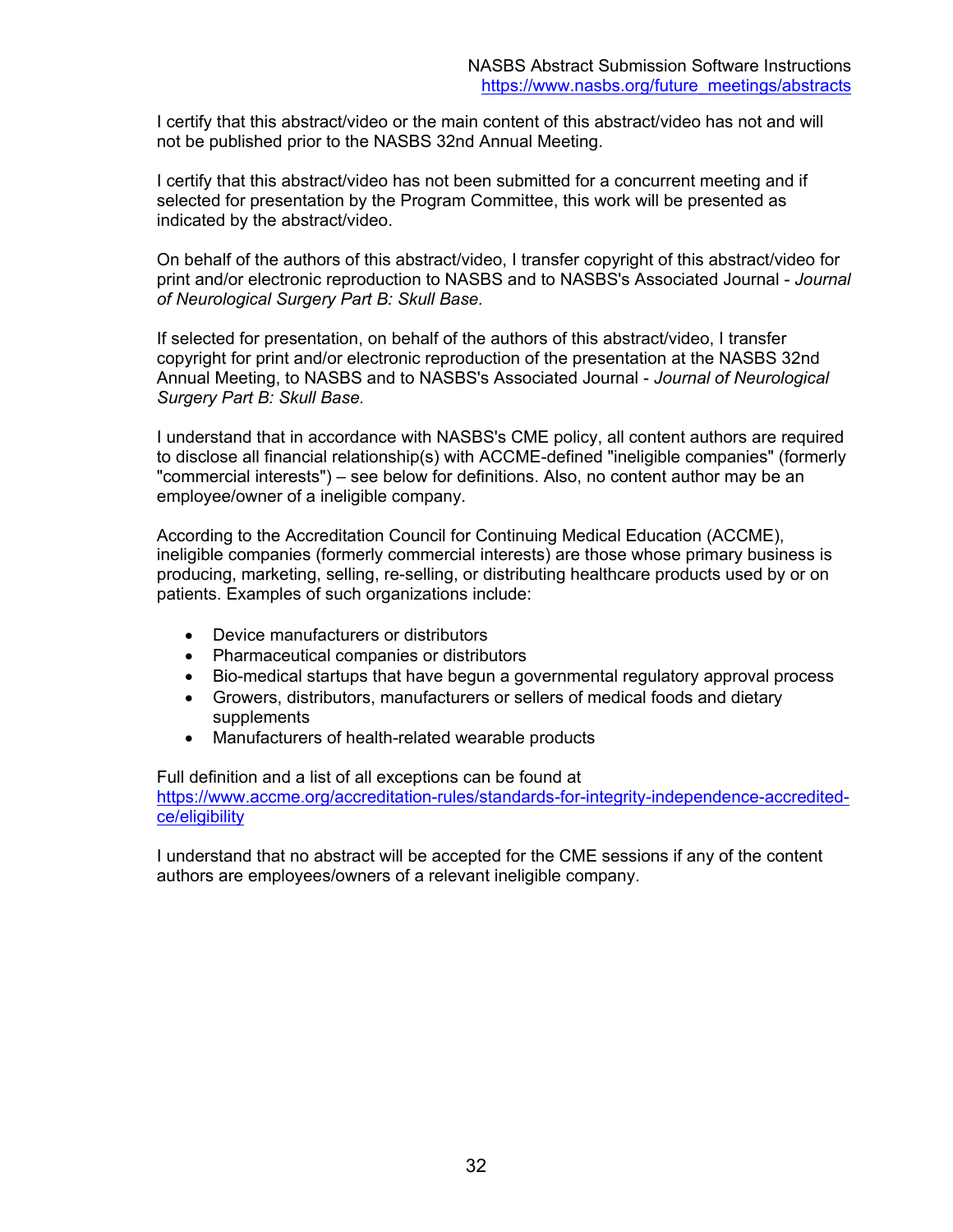Click the **Submit** button to submit this abstract for review. You will get a confirmation email as a receipt and see the [Confirmation Screen](#page-32-0) in your browser.

<span id="page-32-0"></span>If your abstract contains an image or table please confirm the placement and presentation of the object before continuing.

An onscreen confirmation screen will appear once you have successfully submitted your abstract.

**Please Note:** If you see the screen below, you have successfully submitted your abstract. **ALSO note the Abstract ID (6-digit number) for your submission; this will be the unique identifier for your submission.** Click **Logout** if you are finished, **Main Menu** if you wish to continue managing your abstracts or **New Abstract** to begin entering a new abstract.

| <b>Abstract Submission and Management</b> |
|-------------------------------------------|
|                                           |
|                                           |
|                                           |
|                                           |
|                                           |
|                                           |
|                                           |
|                                           |
|                                           |
|                                           |
|                                           |
|                                           |
|                                           |
|                                           |
|                                           |
|                                           |
|                                           |
|                                           |
|                                           |
|                                           |
|                                           |
|                                           |
|                                           |

» Main Menu | New Abstract

User ID: testuser | logout

Thank you for submitting abstract 122328 to NASBS. You may make changes to this abstract up until the submission deadline. Updates as to the status of this abstract will be sent to the contact name you identified.

Please click the Main Menu link above to return to your abstract management page.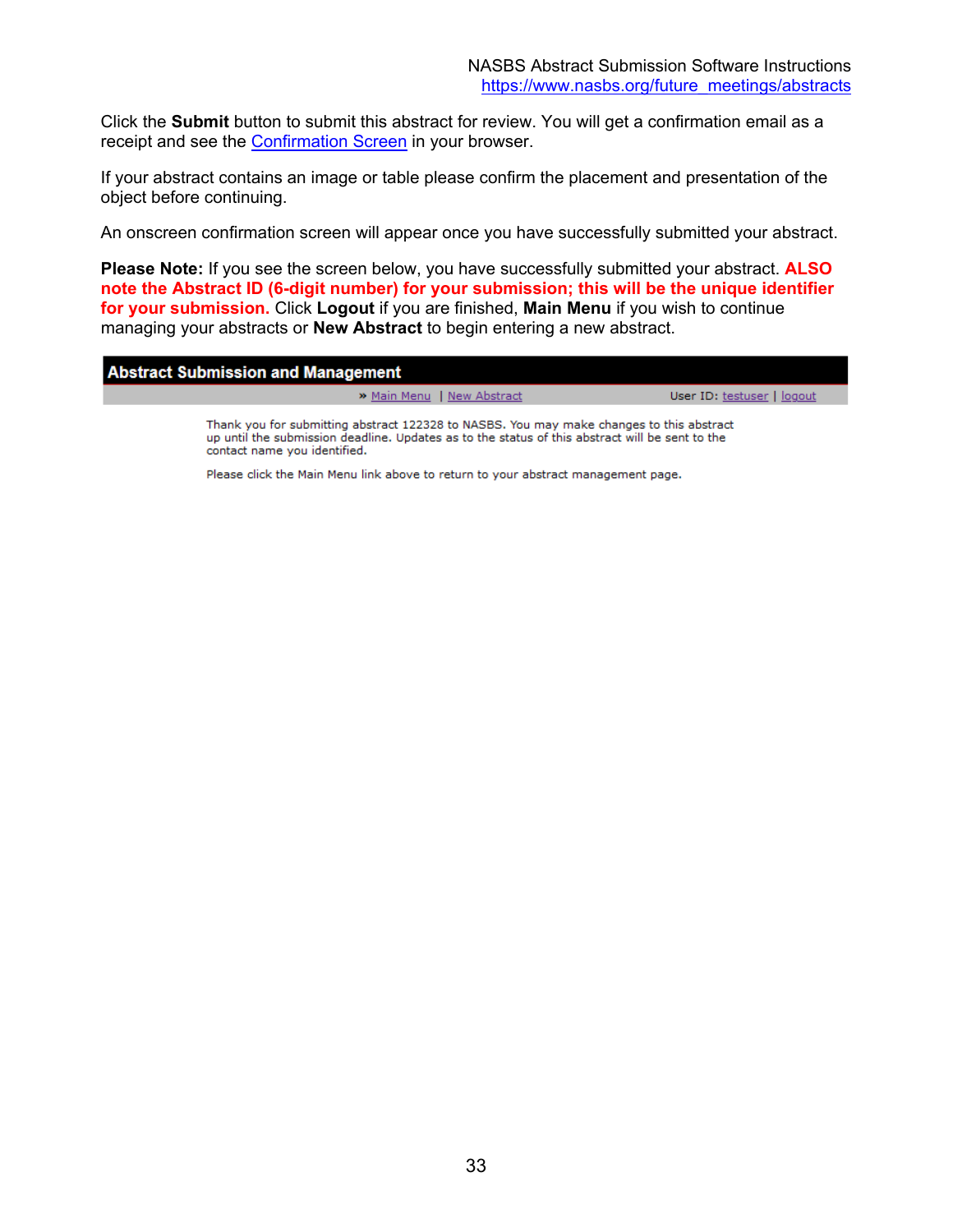# <span id="page-33-0"></span>**Part 6a – Abstract Management – The Main Menu**

Now that you have entered one or more abstracts, the main menu will show the abstracts in the system and their status. The next time you log in or click **Main Menu** after starting or completing an abstract, your screen will look something like this:

| <b>Abstract Submission and Management</b> |                                 |                             |              |               |                            |  |
|-------------------------------------------|---------------------------------|-----------------------------|--------------|---------------|----------------------------|--|
|                                           |                                 | >> Main Menu   New Abstract |              |               | User ID: testuser   logout |  |
| <b>Abstracts</b>                          |                                 |                             | Display: All |               | $\checkmark$               |  |
| ID                                        | Title                           |                             |              | <b>Status</b> | Approval                   |  |
|                                           | 122328 TEST ABSTRACT 图          |                             |              | Pending       |                            |  |
|                                           | Total Records: 1 Display: 1 - 1 |                             |              |               |                            |  |

Every abstract authored by this account will be displayed even if it has not been finished. The **Status** column explains the status of each abstract. To receive an explanation of status codes, click on the underlined word **Status** at the top of that column. A new window will open and display the status definitions:

| <b>Abstract Text Definitions</b>                                                                                |  |
|-----------------------------------------------------------------------------------------------------------------|--|
| In Process: Abstract has not yet been completed                                                                 |  |
| Pending: Abstract complete, awaiting review                                                                     |  |
| In Review: Abstract is being scored by<br>reviewers                                                             |  |
| Reviewed: Reviewer has submitted his/her<br>results                                                             |  |
| <b>Done:</b> Abstract review process has been<br>completed. Notification of<br>acceptance will be sent shortly. |  |

Use the pull down menu at the upper right to limit the view of abstracts by status. Click an abstract title to edit or delete it as long as it is prior to the submission deadline.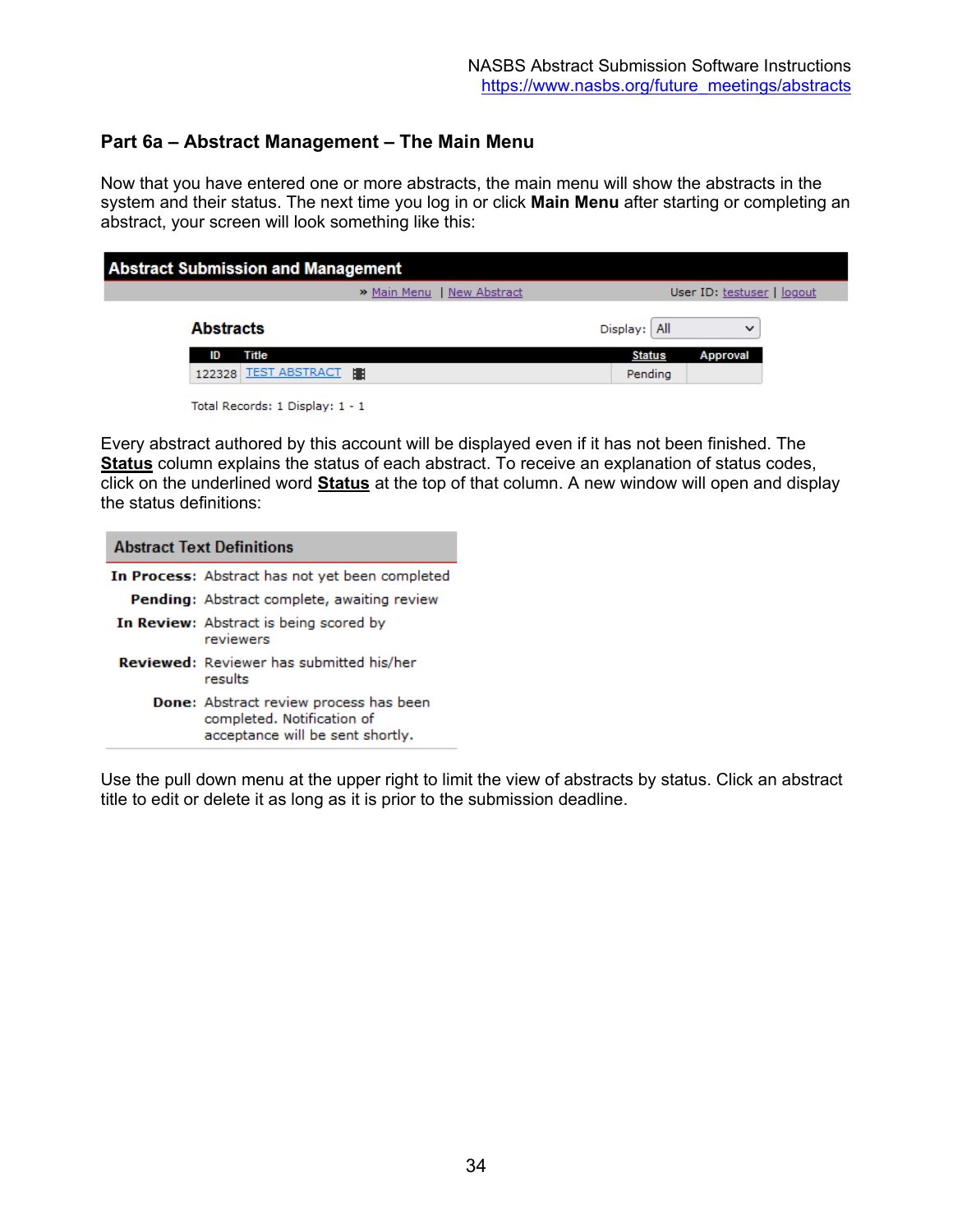# <span id="page-34-0"></span>**Part 6b – Abstracts that will be considered for presentation**

Once the submission deadline passes, only abstracts marked as PENDING will go to the review stage.

| <b>Abstract Text Definitions</b>                                                                                |
|-----------------------------------------------------------------------------------------------------------------|
| In Process: Abstract has not yet been completed                                                                 |
| Pending: Abstract complete, awaiting review                                                                     |
| In Review: Abstract is being scored by<br>reviewers                                                             |
| <b>Reviewed:</b> Reviewer has submitted his/her<br>results                                                      |
| <b>Done:</b> Abstract review process has been<br>completed. Notification of<br>acceptance will be sent shortly. |

Abstracts marked IN PROCESS as of the submission deadline will NOT be reviewed. Please make sure that you complete all of your abstracts before the submission deadline. Contact the NASBS [Office](mailto:abstracts@nasbs.org?subject=Abstract%20Software%20Question) if you have questions.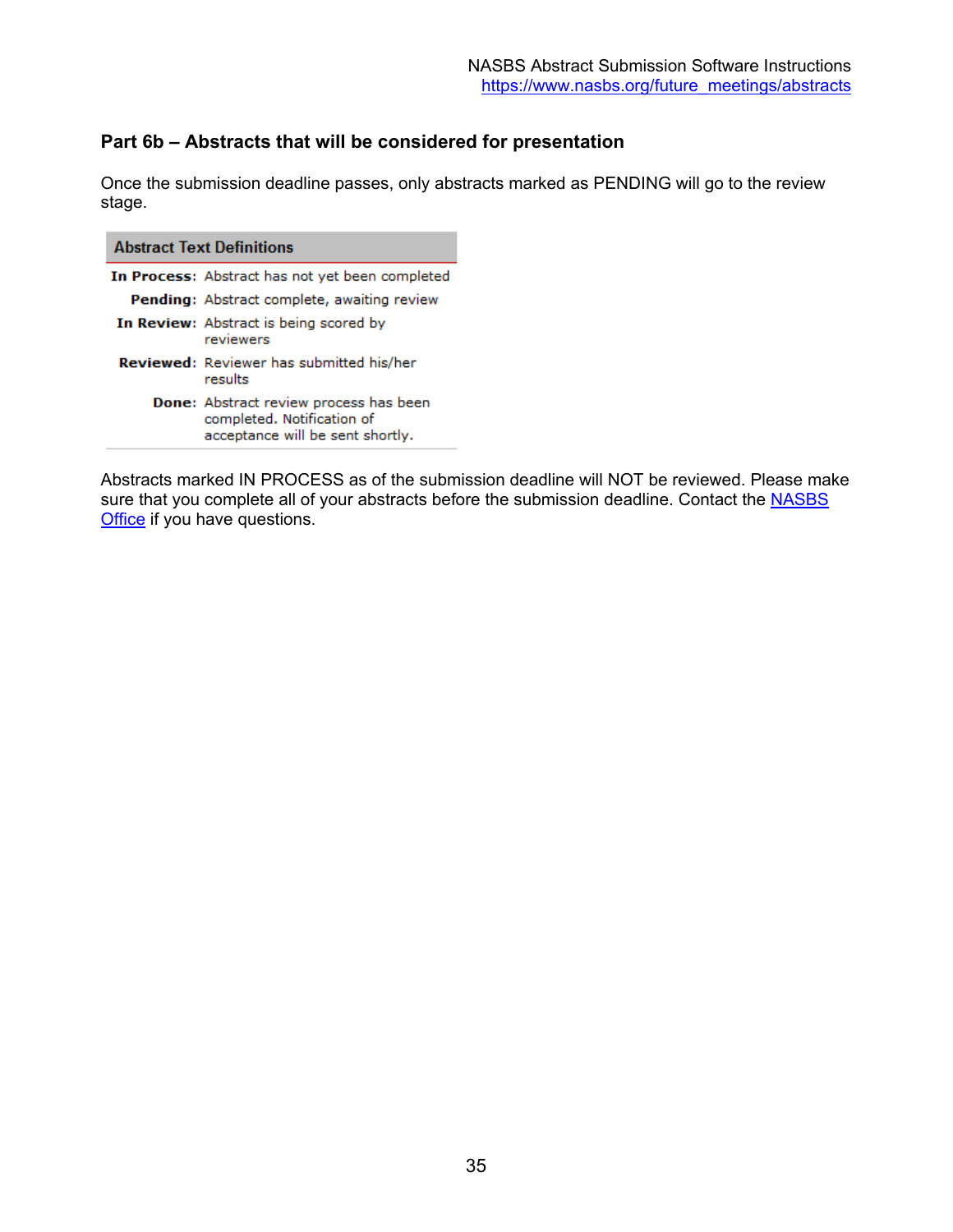# <span id="page-35-0"></span>**Part 6c – Abstract Management – Editing an Abstract**

You may edit your abstract at any time prior to the submission deadline by clicking on the abstract title from the main menu. You will see the following screen:

|                                     | » Main Menu   New Abstract                                                                                                                                                                                                                                                                                                                                                                       | User ID: testuser   logout                   |
|-------------------------------------|--------------------------------------------------------------------------------------------------------------------------------------------------------------------------------------------------------------------------------------------------------------------------------------------------------------------------------------------------------------------------------------------------|----------------------------------------------|
| <b>Abstract: Edit</b>               | ID: 122328                                                                                                                                                                                                                                                                                                                                                                                       | << Previous  Next >>                         |
|                                     | <b>TEST ABSTRACT Test User MD, NASBS</b>                                                                                                                                                                                                                                                                                                                                                         |                                              |
|                                     | Lorem ipsum dolor sit amet, consectetur adipiscing elit. Etiam congue, massa sit<br>amet eleifend feugiat, mauris eros pellentesque diam, eu iaculis quam felis nec<br>ligula. Ut risus sapien, lacinia et faucibus sed, feugiat at velit. In sed tortor nibh.<br>Phasellus aliquet venenatis ipsum sit amet vulputate. Pellentesque id suscipit arcu.<br>Etiam auctor fermentum urna ac rutrum. |                                              |
|                                     |                                                                                                                                                                                                                                                                                                                                                                                                  |                                              |
|                                     |                                                                                                                                                                                                                                                                                                                                                                                                  | 蒜                                            |
| <b>Session/Program: N/A</b>         |                                                                                                                                                                                                                                                                                                                                                                                                  |                                              |
| <b>Status: Pending</b><br>Approval: |                                                                                                                                                                                                                                                                                                                                                                                                  | Started: 06/09/2022<br>Completed: 06/09/2022 |
|                                     |                                                                                                                                                                                                                                                                                                                                                                                                  |                                              |

Click the "**EDIT**" button to begin editing the abstract. Editing is exactly the same process as entering an abstract, except all of the information you entered previously will be there. Refer to Part [5](#page-9-0) for instructions on using the data entry screens.